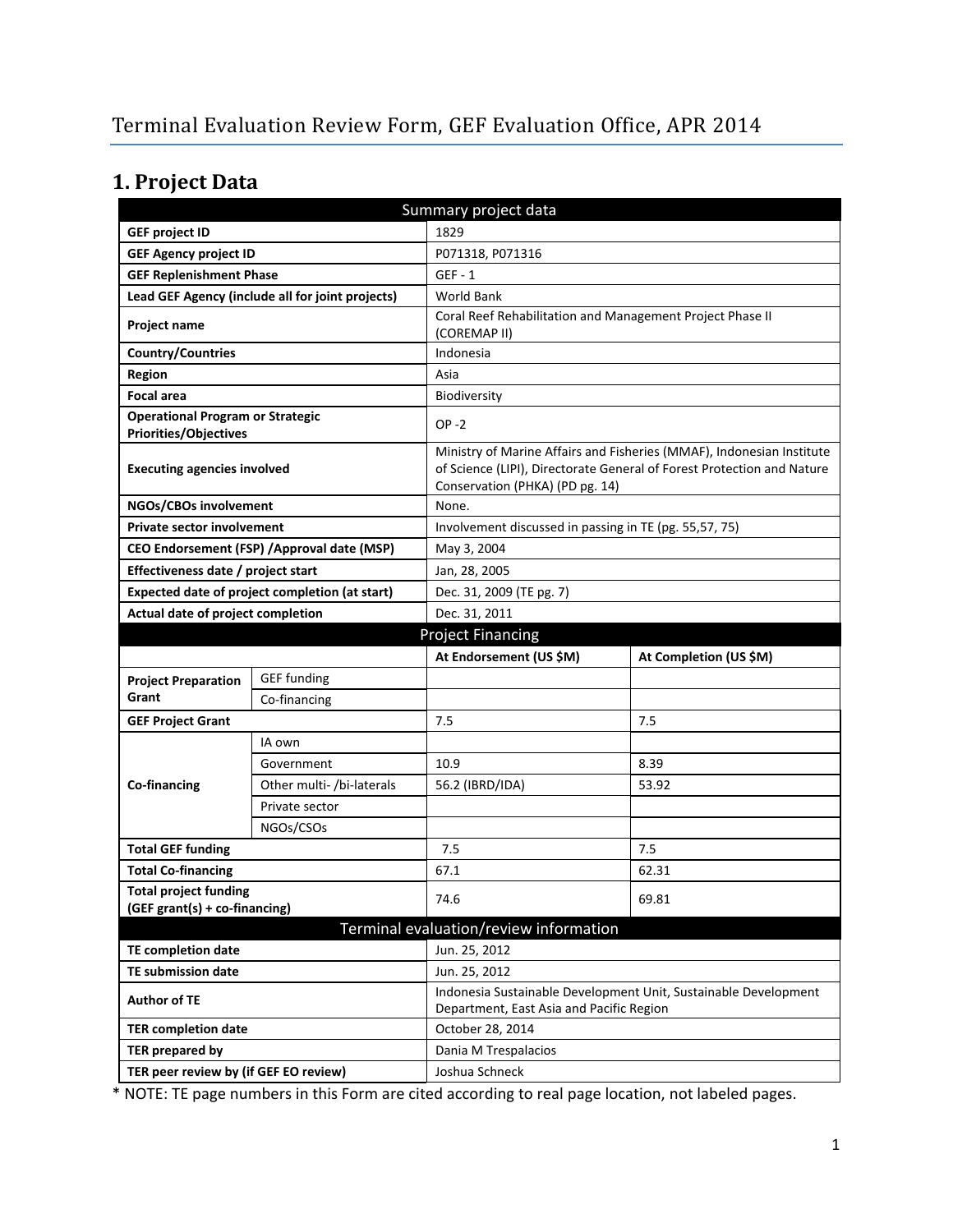#### **2. Summary of Project Ratings**

| <b>Criteria</b>                           | <b>Final PIR</b> | <b>IA Terminal</b><br><b>Evaluation</b> | <b>IA Evaluation</b><br><b>Office Review</b> | <b>GEF EO Review</b> |
|-------------------------------------------|------------------|-----------------------------------------|----------------------------------------------|----------------------|
| <b>Project Outcomes</b>                   |                  | ΜS                                      | МS                                           |                      |
| <b>Sustainability of Outcomes</b>         |                  | Moderate/Substantial                    | Significant                                  | ML                   |
| <b>M&amp;E Design</b>                     |                  | N/R                                     | <b>Modest</b>                                |                      |
| <b>M&amp;E</b> Implementation             |                  | N/R                                     | <b>Modest</b>                                |                      |
| <b>Quality of Implementation</b>          |                  | MS                                      | <b>MS</b>                                    | MS                   |
| <b>Quality of Execution</b>               |                  | <b>MS</b>                               | <b>MS</b>                                    | MS                   |
| Quality of the Terminal Evaluation Report |                  |                                         |                                              |                      |

### **3. Project Objectives**

3.1 Global Environmental Objectives of the project:

The Global Environmental Objective is to protect, rehabilitate, and achieve sustainable use of coral reefs and associated ecosystems in eastern Indonesia. (TE pg. 10) The Indonesian smallscale coral reef fisheries sub-sector is threatened by pervasive poverty in coastal communities and extensive degradation of coastal resources. Destructive and illegal fishing methods (i.e. cyanide and blast fishing) are often used in an attempt to increase fish catches. Almost twothirds (65%) of Indonesia's coral reefs are now considered threatened from over-fishing, and almost half are considered threatened specifically from destructive fishing practices. In the past 50 years, the proportion of degraded coral reefs in Indonesia has increased from 10 to 50 percent. As a result, many of the small-scale coral reef fisheries in Indonesia have reached a level and mode of exploitation where the only way to increase future production and local incomes is to protect critical coral reef habitats and reduce fishing effort. (PD pg. 10)

3.2 Development Objectives of the project:

The Development Objective of this project is to establish viable reef management systems in six districts in Indonesia , to empower coastal communities to sustainably co-manage coral reefs and associated ecosystem resources, and in turn, enhance the welfare of these communities. (Project Document pg. 7) The project involves three main components:

1-Institutional Strengthening - to enhance government institutional responsiveness to meet the needs of coastal communities, in support of collaborative management of marine reserves and other marine protected areas.

2- Community Based & Collaborative Management - to empower all coastal communities and institutions throughout program districts to sustainably co-manage coral reefs and associated ecosystems to increase incomes which will in turn enhance community welfare. 3- Public Awareness, Education and Extension- to promote societal awareness of the benefits of coral reef ecosystem conservation and sustainable use that leads to behavioral change.

The long-term objective of the project is to establish a viable, operational, and institutionalized coral reef management system in priority coral reef sites in Indonesia. (Project Document pg. 13)

3.3 Were there any **changes** in the Global Environmental Objectives, Development Objectives, or other activities during implementation?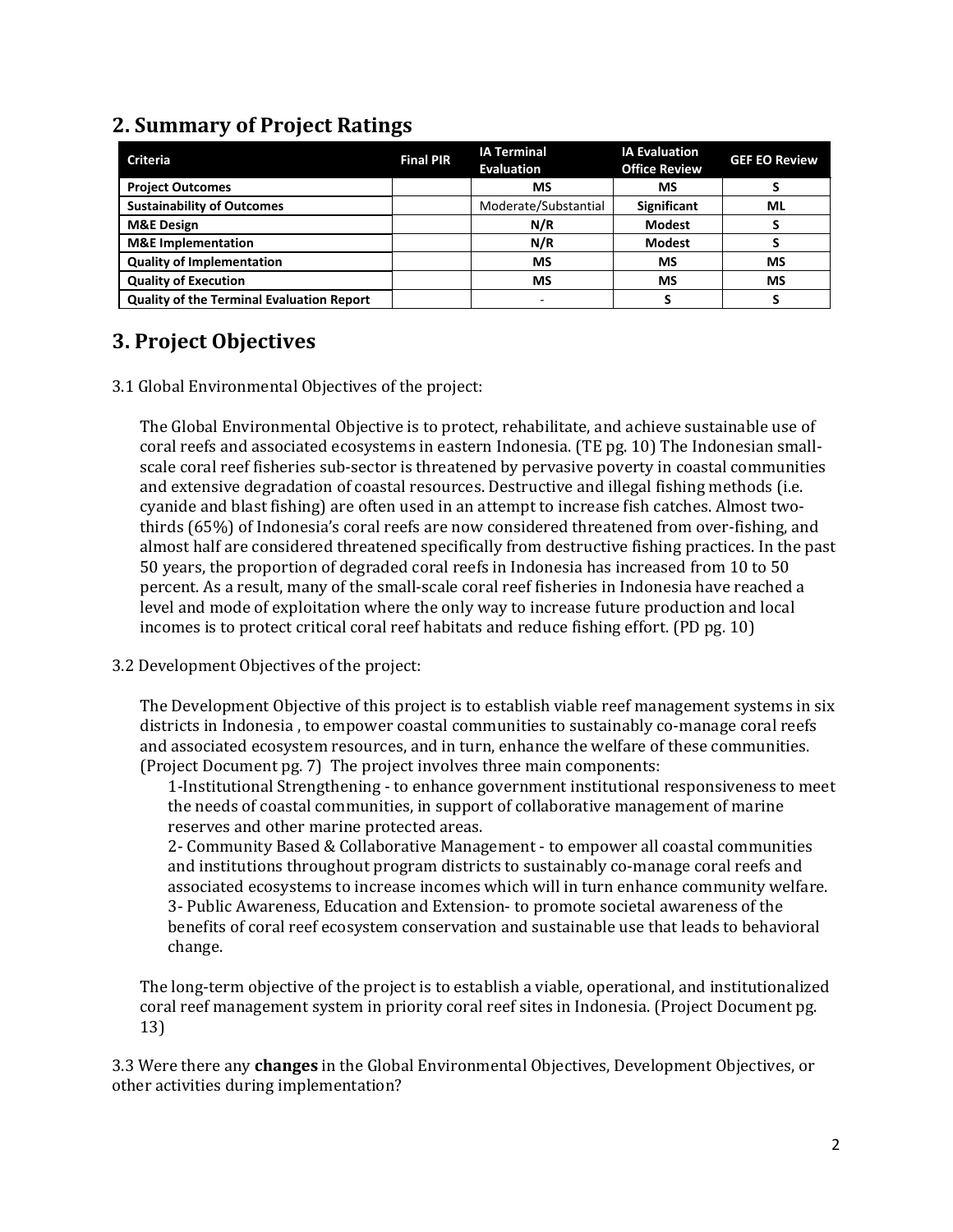There was **no change** in Global Environmental or Development objectives. The language used for the objectives and indicators diverged in the original Development Credit Agreement and GEF Grant Agreement, and thus was amended in the June 2010 restructuring to correspond to the language in the Project Appraisal Document. (TE pg. 3) The project was restructured in October 2009 and June 2010 to address issues that were delaying implementation progress and to improve the likelihood of fully achieving the project objectives. (TE pg. 23-24)

#### **4. GEF EO assessment of Outcomes and Sustainability**

Please refer to the GEF Terminal Evaluation Review Guidelines for detail on the criteria for ratings.

Relevance can receive either a Satisfactory or Unsatisfactory rating. For Effectiveness and Cost efficiency, a six point rating scale is used (Highly Satisfactory to Highly Unsatisfactory), or Unable to Assess. Sustainability ratings are assessed on a four-point scale: Likely=no or negligible risk; Moderately Likely=low risk; Moderately Unlikely=substantial risks; Unlikely=high risk. In assessing a Sustainability rating please note if, and to what degree, sustainability of project outcomes is threatened by financial, sociopolitical, institutional/governance, or environmental factors.

Please justify ratings in the space below each box.

| 4.1 Relevance | Rating: Satisfactory |
|---------------|----------------------|
|---------------|----------------------|

The project outcomes are consistent with the Biodiversity Focal Area. Indonesia contains 8% of the world's coral reefs, of which almost two-thirds are threatened from over-fishing, and almost half are threatened specifically from destructive fishing practices. In the past 50 years, the proportion of degraded coral reefs in Indonesia has increased from 10% to 50%. This project would protect, rehabilitate, and achieve sustainable use of coral reefs and associated ecosystems in eastern Indonesia. (PD pg. 10)

The project is relevant to country priorities. Indonesia's coral reefs are important to small scale fisheries. Healthy coral reef ecosystems can annually produce marine products worth on average US\$ 15,000 per square kilometer, and are an important source of food and livelihoods for roughly 9,969 coastal villages across the country. The Government of Indonesia (GOI) identified coral reef ecosystem management as a national priority in the mid-1990s, and requested the World Bank's assistance to finance the three phase Coral Reef Rehabilitation and Management Program (COREMAP). The Indonesian government's development strategy and Guidelines of State Policy (1999-2004) support a coastal and marine sector policy which includes efficient and sustainable management of maritime resources, the rehabilitation of damaged coastal and marine ecosystems, and improvement of the socioeconomic conditions of coastal communities. In 1999, the government established the new Ministry for Marine Affairs and Fisheries (MMAF) to ensure sustainable use of Indonesia's coastal ecosystems. (PD pg. 10) This project significantly contributes to the Indonesian government's objectives of (i) sustainable utilization of the coastal ecosystem, (ii) decentralized natural resource management; and (iii) raising income levels and improving living standards in the coastal zone and on small islands, particularly in small-scale fishing communities, through marine reserves. (PD pg. 12)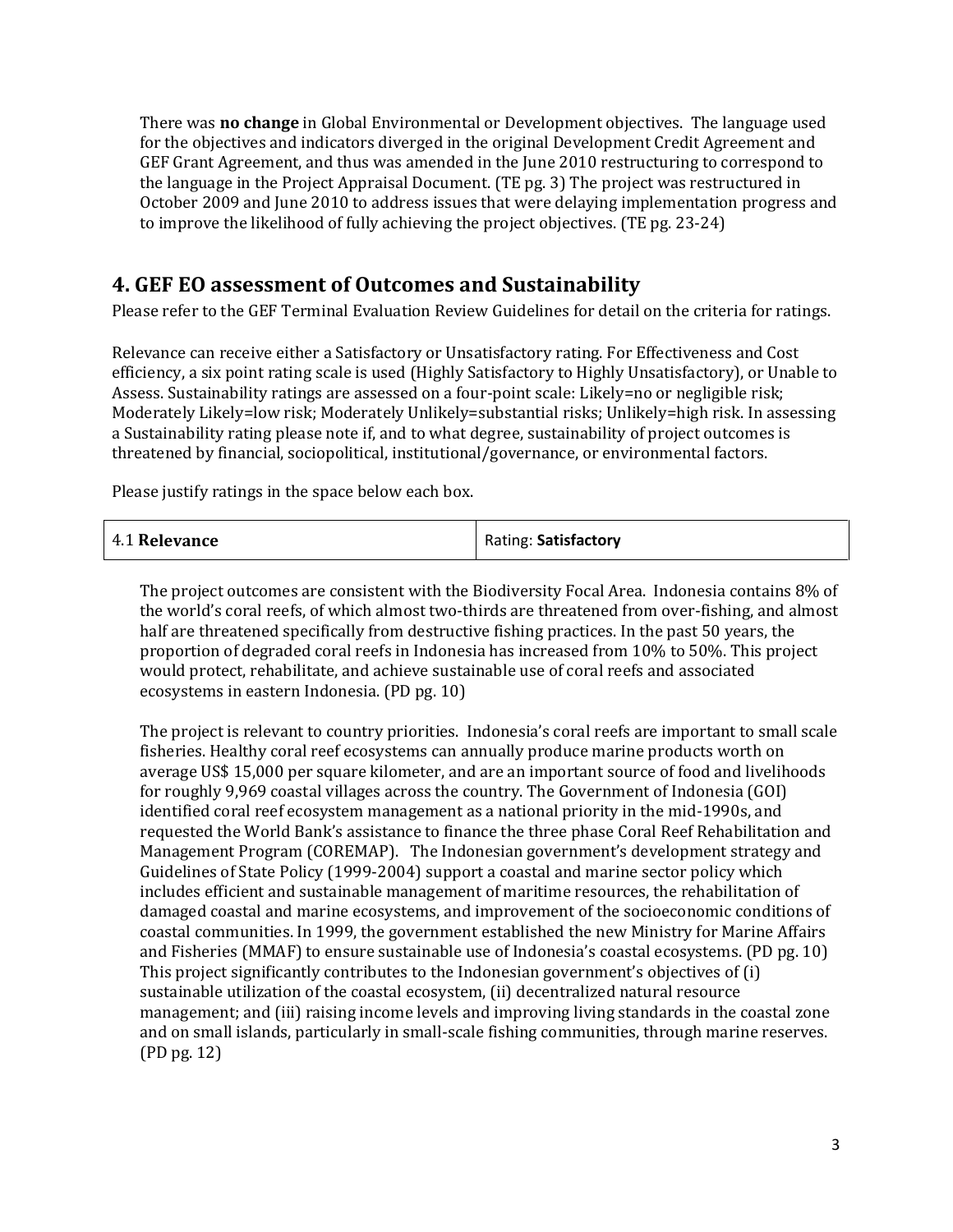| Rating: Satisfactory |
|----------------------|
|                      |
|                      |

The TE and the World Bank's IEG review both assign a rating of Marginally Satisfactory for effectiveness. The TE's rating is further subdivided: the achievement of management and empowerment indicators is rated satisfactory, biophysical indicators are rated moderately satisfactory, and socioeconomic and poverty indicators are rated satisfactory. (TE pg. 31-34, see Table 2). However, the TER reviewer finds that the project outcomes are commensurate with expected outcomes, and in many cases exceed expectations. The project had minor shortcomings, but in general was satisfactory. Thus effectiveness is rated Satisfactory.

The objective of COREMAP Phase II is that viable reef management systems are established and made operational in at least six priority Districts, through a financially sustainable program that is nationally coordinated but decentralized in implementation. (PD pg. 14) The six eastern Indonesian districts targeted during Phase II are: (1) Selayar/South Suluwesi Province, (2) Pangkajene Kepulauan/South Suluwesi Province, (3) Buton/Southeast Suluwesi Province, (4) Sikka/Nusa Tenggara Timur (NTT) Province, (5) Biak/Papua Province, (6) Raja Ampat/Papua Province.

Project activities were organized around 3 main components, each with various subcomponents and specific indicators to determine satisfactory performance. Table 1 lists these components, subcomponents and indicators, and notes the TE's report of the degree of achievement.

| <b>Component 1- Institutional Strengthening</b> The objective is to enhance government institutional responsiveness |                                                                                                                                       |           |  |
|---------------------------------------------------------------------------------------------------------------------|---------------------------------------------------------------------------------------------------------------------------------------|-----------|--|
| to meet the needs of coastal communities.                                                                           |                                                                                                                                       |           |  |
| Subcomponent                                                                                                        | Indicators                                                                                                                            | Achieved? |  |
| 1.1 Program                                                                                                         | NCU established and operated                                                                                                          | Yes       |  |
| Coordination,                                                                                                       | M&E Feedback Unit established and operating within NCU at MMAF                                                                        | Yes       |  |
| M&E, and                                                                                                            | Program Management Unit staff and consultants from all 6 target districts trained                                                     | Yes       |  |
| Training                                                                                                            | for program management and activities                                                                                                 |           |  |
|                                                                                                                     | Coral reef health baselines conducted, and indicators collected annually, in 6                                                        | Yes       |  |
| 1.2 Coral Reef                                                                                                      | program districts                                                                                                                     |           |  |
| Research &                                                                                                          | Communities in program districts are trained to conduct coral reef health and                                                         | Yes       |  |
| Monitoring                                                                                                          | fisheries monitoring                                                                                                                  |           |  |
|                                                                                                                     | Results of coral reef health, fisheries and socioeconomic monitoring disseminated<br>regularly to PMUs, sub-districts and communities | Yes       |  |
| 1.3 Legal, Policy                                                                                                   | District laws for enabling co-management of reef fisheries and establishment of                                                       |           |  |
| and Strategy                                                                                                        | MCA s enacted and adopted in 6 program districts                                                                                      | Yes       |  |
| Assistance                                                                                                          | National Reef Fisheries Strategy developed                                                                                            | Yes       |  |
|                                                                                                                     |                                                                                                                                       |           |  |
|                                                                                                                     | <b>Component 2 - Community-Based and Collaborative Management</b> The objective is to empower all coastal                             |           |  |
| communities and institutions in the target areas to sustainably co-manage coral reefs and associated ecosystems     |                                                                                                                                       |           |  |
|                                                                                                                     | to increase incomes, which will in turn enhance community welfare.                                                                    |           |  |
| Subcomponent                                                                                                        | Indicators                                                                                                                            | Achieved? |  |
|                                                                                                                     | Self-learning materials train 300 COREMAP II district stakeholders                                                                    | Yes       |  |
|                                                                                                                     | Social marketing workshop conducted for 180 people from the 6 program                                                                 | Uncertain |  |
|                                                                                                                     | districts                                                                                                                             |           |  |
| 2.1 Community                                                                                                       | Awareness campaign conducted in 80 % of coastal villages in all 6 program                                                             |           |  |
| Empowerment                                                                                                         | districts by 20 alumni of social marketing workshop, involving at least 50% of the                                                    | Uncertain |  |
|                                                                                                                     | pop. in each village                                                                                                                  |           |  |
|                                                                                                                     | 50 Sr. Extension & Training Officers, and 208 Community Facilitators recruited                                                        | Mostly    |  |
|                                                                                                                     | and trained                                                                                                                           |           |  |

**Table 1 Project Components, Subcomponents, and Indicators, and summarized achievements.** (PD pgs. 17-19, 46-49)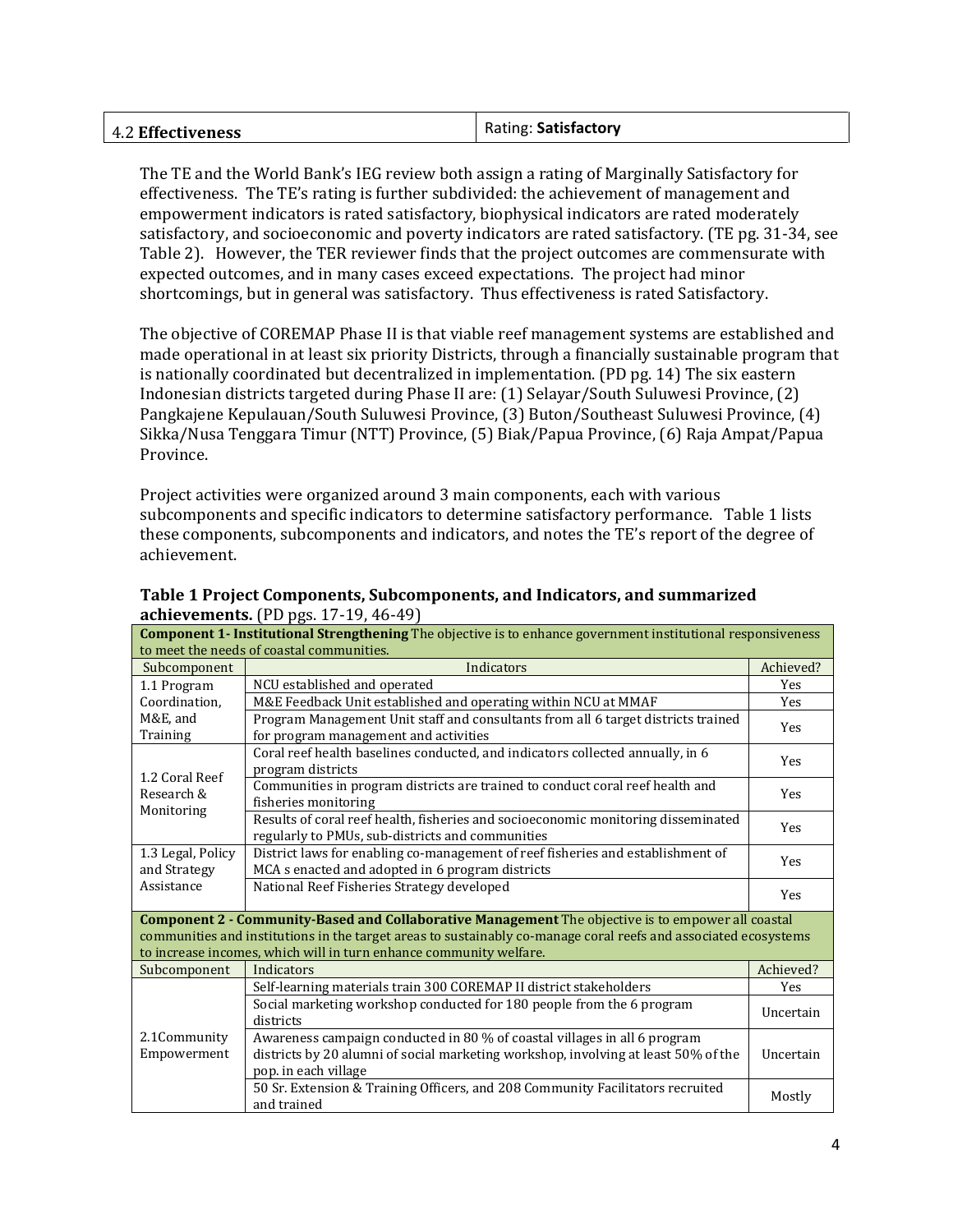|                    | 416 Community-Based Management Information Centers established in each<br>coastal village in the program                                                      | Unknown   |
|--------------------|---------------------------------------------------------------------------------------------------------------------------------------------------------------|-----------|
|                    | Radio and FM systems operational for all 416 coastal villages in program districts                                                                            | Mostly    |
|                    | Village Resource Assessments conducted in 100% of participating coastal villages                                                                              | Uncertain |
|                    | Coral Reef Management Plans created by village community groups, endorsed by                                                                                  |           |
|                    | the village heads and approved by the village parliament in 75% of the                                                                                        | Yes       |
|                    | participating coastal villages in program districts                                                                                                           |           |
| 2.2 Community-     | All small-scale fishing vessels registered in each program district                                                                                           | Uncertain |
| <b>Based Coral</b> | At least 50% of undercover anti-destructive fishing operations/district are                                                                                   | Yes       |
| Reef               | successful (i.e. results in prosecution) by project end                                                                                                       |           |
| Management         | Number of infringements of fishing rules and regulations observed per unit of                                                                                 |           |
|                    | patrolling effort by patrols/Siswasmas13 decreases by 10% per year over the                                                                                   | Yes       |
|                    | period of the program (after the baseline year)                                                                                                               |           |
|                    | At least 10% of coral reefs in 6 program districts established & demarcated as                                                                                | Yes       |
|                    | 'no-take' MCAs                                                                                                                                                |           |
|                    | Transparent financial management systems established in all program 416                                                                                       | Yes       |
|                    | coastal villages                                                                                                                                              |           |
|                    | At least 300 alternative income generation (AIG) pilots initiated, of which 75%                                                                               |           |
|                    | become financially viable (FIRR>10%) by EOP in all participating coastal villages                                                                             | Uncertain |
| 2.3 Community      | in program districts                                                                                                                                          |           |
| Development        | 15% of fishers/households affected by establishment of MCAs diversify into                                                                                    | Uncertain |
|                    | other occupations outside the reef fisheries                                                                                                                  |           |
|                    | At least 300 savings/credit facilities established/expanded in coastal villages in                                                                            |           |
|                    | program districts; at least 75 % repayment rate; at least 30% shareholding by                                                                                 | Yes       |
|                    | women                                                                                                                                                         |           |
|                    | Program units (6 District Boards, 50 Sub-district Boards) established and                                                                                     | Yes       |
| 2.4 District       | operating in each 6 district                                                                                                                                  |           |
| Marine             | District Marine Resources Strategic Plans created and enacted in 6 program                                                                                    | Yes       |
| Conservation       | districts                                                                                                                                                     |           |
| Area               | Network identified and established of MCAs in program districts                                                                                               | Yes       |
| Management         | Sustainable live coral reef fish certification programs established in 2 pilot                                                                                | No        |
|                    | program districts                                                                                                                                             |           |
|                    | Improved management effectiveness, including establishment of Park Advisory                                                                                   |           |
|                    | Boards, of 2 National Marine Park Authorities (Taka Bone Rate and Wakatobi)                                                                                   | Partly    |
| 2.5 Marine Park    | and 4 KSDAs (Raja Ampat, Padaido, Sikka and Kapoposang) in the protection of                                                                                  |           |
| Support            | biodiversity of global significance, as indicated by MPA Scorecard                                                                                            |           |
|                    | Number of infringements of Park rules and regulations observed per unit of<br>patrolling effort by park ranger teams decreases by 5% per year over the period | Unknown   |
|                    | of the program                                                                                                                                                |           |
|                    | Component 3- Public Awareness, Education and Sea Partnership. The objective of this component is to                                                           |           |
|                    | promote societal awareness to the benefits of coral reef ecosystem conservation and sustainable use that leads to                                             |           |
| behavioral change. |                                                                                                                                                               |           |
| Subcomponent       | Indicators                                                                                                                                                    | Achieved? |
|                    | Trainings/local awareness campaigns conducted annually for target groups in                                                                                   |           |
|                    | program districts and coastal villages                                                                                                                        | Yes       |
|                    | Media (posters, brochures, leaflets, billboards, news stories, puppets, etc.)                                                                                 |           |
|                    | advocating coral reef conservation and community-based management produced                                                                                    |           |
|                    | in 6 program districts and 50 sub-districts, advertising campaigns conducted at                                                                               | Yes       |
| 3.1 Public         | national and provincial level (e.g. press, radio, television, etc.)                                                                                           |           |
| Awareness          | Video cameras, video projectors and computers to document COREMAP II                                                                                          |           |
| Campaigns          | activities installed in each program district (including FM radio in selected sub-                                                                            | Yes       |
|                    | districts)                                                                                                                                                    |           |
|                    | Stakeholders (i.e. coral reef resource users in the 6 program districts) are more                                                                             |           |
|                    | willing to participate in the sustainable management of coral reef ecosystems,                                                                                | Uncertain |
|                    | 20% above baseline of survey responses                                                                                                                        |           |
|                    | Coral reef ecosystem conservation materials included in the formal Indonesian                                                                                 |           |
| 3.2 Education      | elementary education system                                                                                                                                   | Yes       |
| Programs           | 75% of teachers in coastal villages/regions of program districts attend training                                                                              | Yes       |
|                    | workshops and receive credit points                                                                                                                           |           |
| 3.3 Sea            | National Sea Partnership Office established                                                                                                                   | Yes       |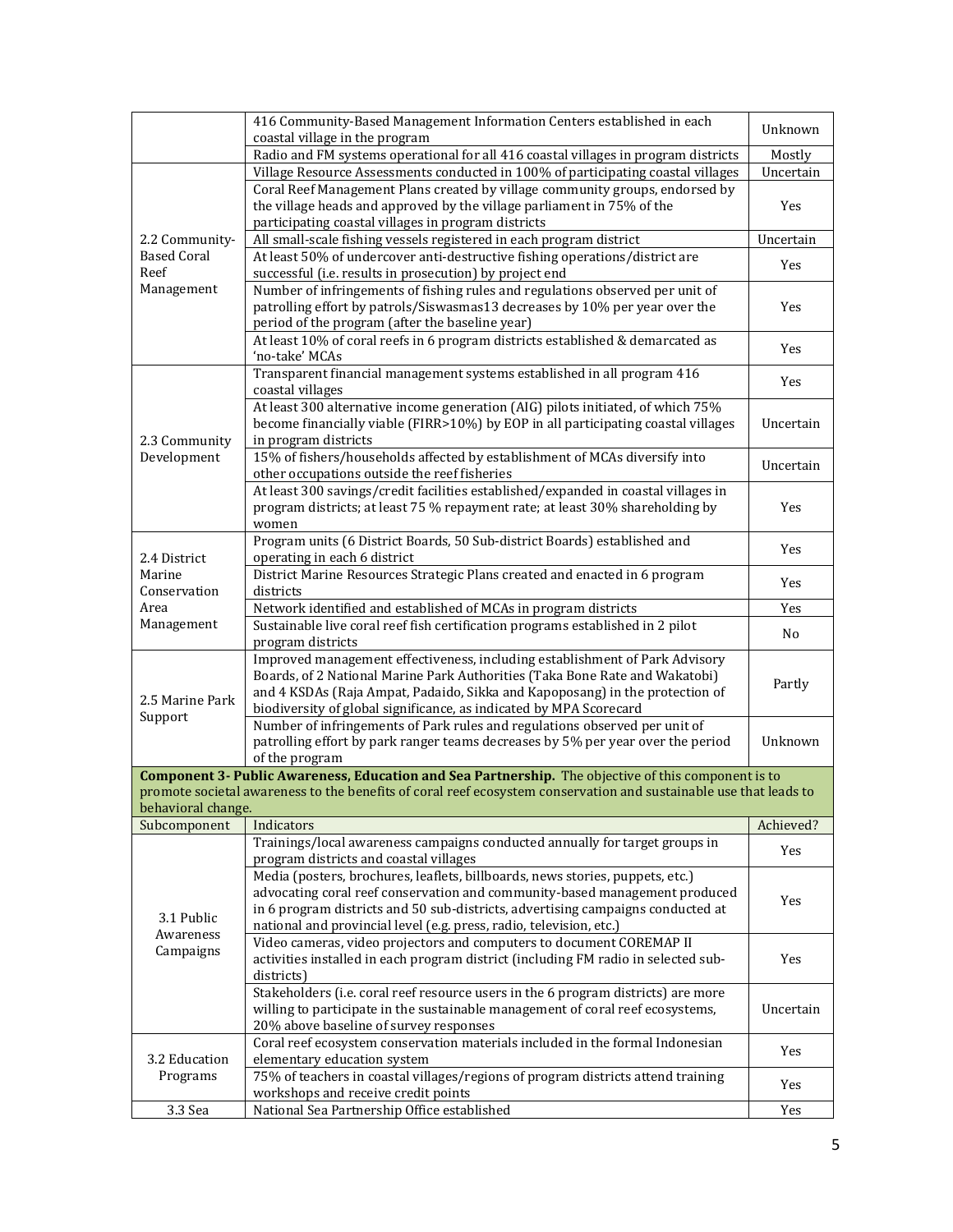| Partnership   | 12 university staff/yr placed in local govt. offices in 6 program districts        | Yes |  |
|---------------|------------------------------------------------------------------------------------|-----|--|
| Program       | 21 students from program districts receive university & high school scholarships   | Yes |  |
|               | and work in program sub-districts for a subsequent year                            |     |  |
|               | 60 students per/yr distribute community-based coral reef management                | Yes |  |
|               | information packets in coastal villages                                            |     |  |
| 3.4 Program   | Program information packets distributed to all 6 program sub-districts, as well as |     |  |
| Support       | program newsletters                                                                | Yes |  |
| Communication |                                                                                    |     |  |

The TE does not report on each indicator explicitly, but rather gives a summary of the main achievements of each subcomponent. This is why some of these indicators are reported as "Uncertain". In general it is clear that most of the project's subcomponents were successfully achieved, and very few were partially achieved.

The Project Document outlines 3 key Outcomes, and specific Indicators against which to judge the achievement of outcomes. These three Outcomes, their respective 7 Indicators, and the TE's assessment of achievement of these are summarized in Table 2.

| Table 2. Project Key Outcomes and Indicators, Project Results as reported by the TE, and |
|------------------------------------------------------------------------------------------|
| summarizing ratings added by the TER reviewer. (PD pg. 45, TE pg. 11-14))                |

| <b>Outcome 1</b> Improved awareness, empowerment and sustainable management of coral reef                |                                                           |           |
|----------------------------------------------------------------------------------------------------------|-----------------------------------------------------------|-----------|
| ecosystems in program sites.                                                                             |                                                           |           |
| Indicator                                                                                                | <b>Project Results</b>                                    | Result    |
| Collaboratively managed marine conservation                                                              | 15% coverage by no-take zones (afford                     |           |
| areas cover 10% of program district reefs by                                                             | more protection than "Marine Protected                    | <b>HS</b> |
| project end                                                                                              | Areas"). Management effectiveness of                      |           |
|                                                                                                          | MPAs and MCAs varies by location.                         |           |
| 70 % of operating costs of program activities                                                            | 70% achieved                                              |           |
| fully integrated into target district Government                                                         |                                                           | S         |
| programs and funded independent of                                                                       |                                                           |           |
| <b>COREMAP II</b> by project end                                                                         |                                                           |           |
| Awareness about the importance of coral reefs                                                            | 75% achieved. Strong anecdotal evidence                   |           |
| increases to and/or maintained at 70 % in all                                                            | exists that awareness extends beyond                      |           |
| program districts                                                                                        | COREMAP communities to the general                        | <b>HS</b> |
|                                                                                                          | public as a result of outreach materials                  |           |
|                                                                                                          | and multi-media campaigns.                                |           |
| <b>Outcome 2:</b> Improved health of coral reef ecosystems, including fish and invertebrates, in program |                                                           |           |
| sites.                                                                                                   |                                                           |           |
| <b>Biophysical Indicators</b>                                                                            | Achievement                                               | Result    |
| Initial Indicator: 5% increase in live coral                                                             | Statistically significant improvement                     |           |
| annually until coverage similar to pristine                                                              | (positive change in coral cover over time)                |           |
| reefs. Revised Indicator: Significant                                                                    | in 71% of sample sites. Lack of controls                  | S         |
| improvement in 80% of sample sites                                                                       | outside C2 sites made interpretation of                   |           |
|                                                                                                          | impact difficult                                          |           |
| Initial Indicator: 35% increase in catch per unit                                                        | 29% increase of reef-fish population by                   |           |
| effort for early- breeding indicator species;                                                            | visual census at the sample sites. Results                |           |
| 10% increase for medium-size indicator                                                                   | of two different data collecting methods                  | MU        |
| species. Revised Indicator: 80% of project                                                               | were mixed, and neither generated                         |           |
| sites have increased fish population relative to                                                         | confidence.                                               |           |
| control areas                                                                                            |                                                           |           |
| <b>Outcome 3:</b> Enhanced community welfare (i.e. community development, economic diversification) of   |                                                           |           |
| coastal communities in program sites.                                                                    |                                                           |           |
|                                                                                                          |                                                           |           |
| Socio-economic & Poverty Indicators<br>Total income of project beneficiary group                         | Achievement<br>21% increase. Project areas were all above | Result    |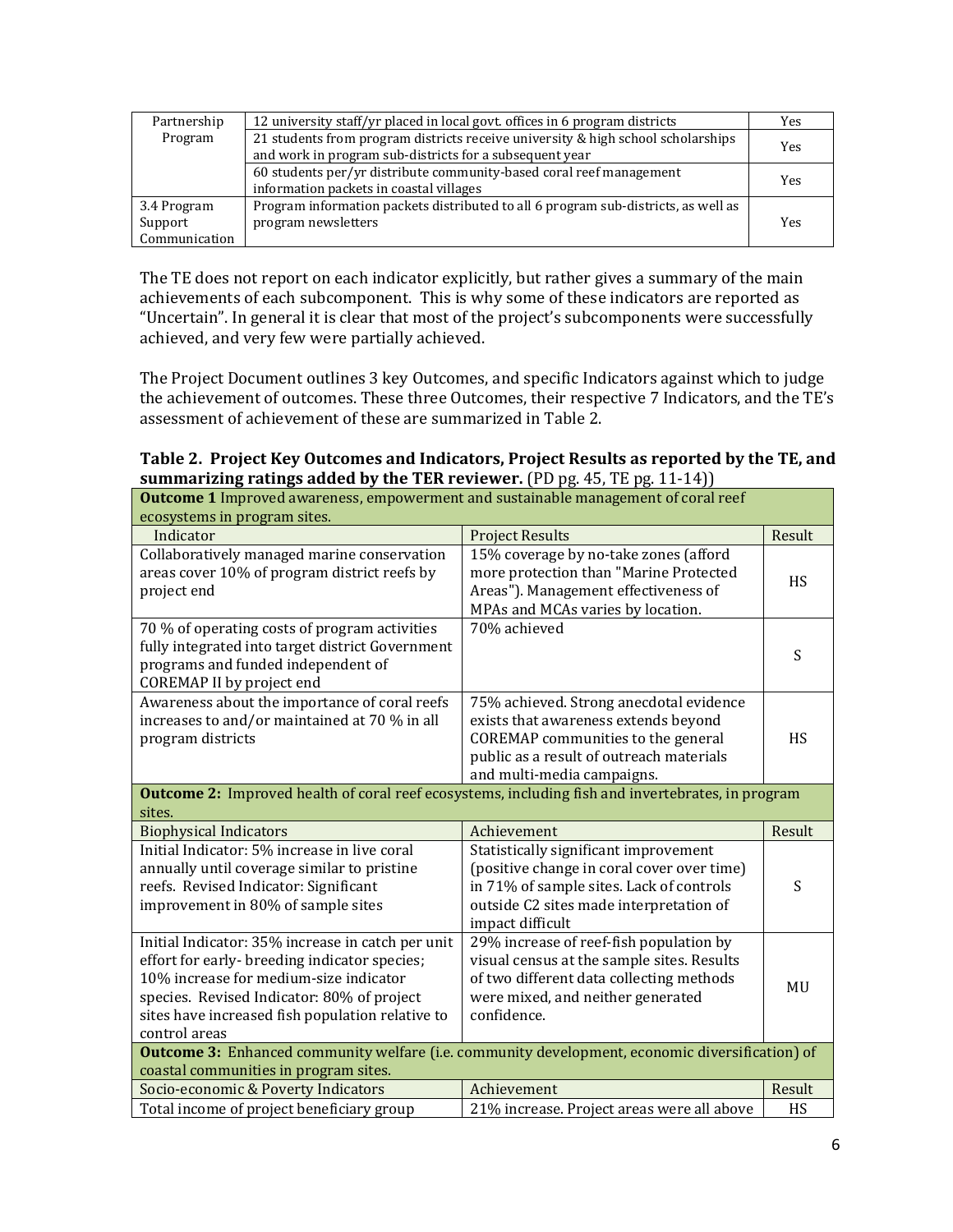| members increased by 10% by project end                                                                                                                    | poverty levels. Raja Ampat reported<br>particularly excellent results.                                    |           |
|------------------------------------------------------------------------------------------------------------------------------------------------------------|-----------------------------------------------------------------------------------------------------------|-----------|
| At least 70% of fishers/beneficiaries in coastal<br>communities in program districts perceive the<br>program has had a positive impact on their<br>welfare | 84%. An overwhelming majority of those<br>in census perceived the project had been<br>beneficial to them. | <b>HS</b> |

A quick glance at the far right column in Table 2 indicates that the project achieved almost all its desired outcomes, and often exceeded expectations.

The TE discusses that the indicators chosen to monitor reef health- growth in live coral cover and fish populations - were problematic, because both are affected by factors outside the project's control. In addition, inconsistent and infrequent monitoring regimes, problematic census techniques, and a lack of control plots make it difficult to attribute environmental changes to project activities. (TE pg. 50)

The following notable achievements are recorded by the TE:<br>• The project was successful in strengthening the participa

- The project was successful in strengthening the participating institutions at all levels- the level of achievement was substantial. (TE pg. 48)
- The TE reports that the Community Based and Collaborative Management component was successful, despite highly difficult operating conditions, including political changes, project coverage area, logistical difficulties (e.g., lack of infrastructure, equipment, high cost of fuel), very low level of education and awareness in many of the districts. (TE pg. 51)
- COREMAP-II's public awareness campaign to promote awareness and behavioral changes related to coral reefs and fisheries practices included 12 television features, 16 radio programs that aired 2,700 times over three years, appearances by the project staff in 50 television and radio talk shows, and 50,000 print media products. (TE pg. 55)
- The project's education program reached 130,000 students. The project developed, produced and distributed local coral reef and marine education materials for elementary, junior and senior schools. These materials were officially accepted by DikNas' Curriculum Center and therefore can be used for all Indonesian schools. The project exceeded expectations by including middle and high schools, in addition to elementary schools. A total of 32,700 books were produced and distributed. To raise institutional capacity, 1,225 teachers were directly trained (645 – primary; 327 – middle; 253 – high) and a Training of Trainer approach trained an estimated additional 4,400 local teachers. In total about 90% of all COREMAP-II districts coastal schools received teacher training and materials. (TE pg. 56)
- All 358 villages produced Coral Reef Management Plans which required them to establish a village-level No Take Zone. COREMAP-II villages produced a total of 317 DPLs totaling 15,794.8 ha. (TE pg. 53)
- Management units were formed at all levels including national, provincial, district, and village. A National Strategy for Sustainable Coral Reef Fish Management was produced. Provincial Project Management Units were established and functioned well. Each district established a Coastal Community Empowerment Board and enacted a District Marine Resources Strategic Plan. All 358 target villages formed a Coral Reef Management Committee that contained community support groups with specific functions/issues. The Village and Coral Reef Management Plans were drafted and endorsed through Village Head authority. (TE pg. 50)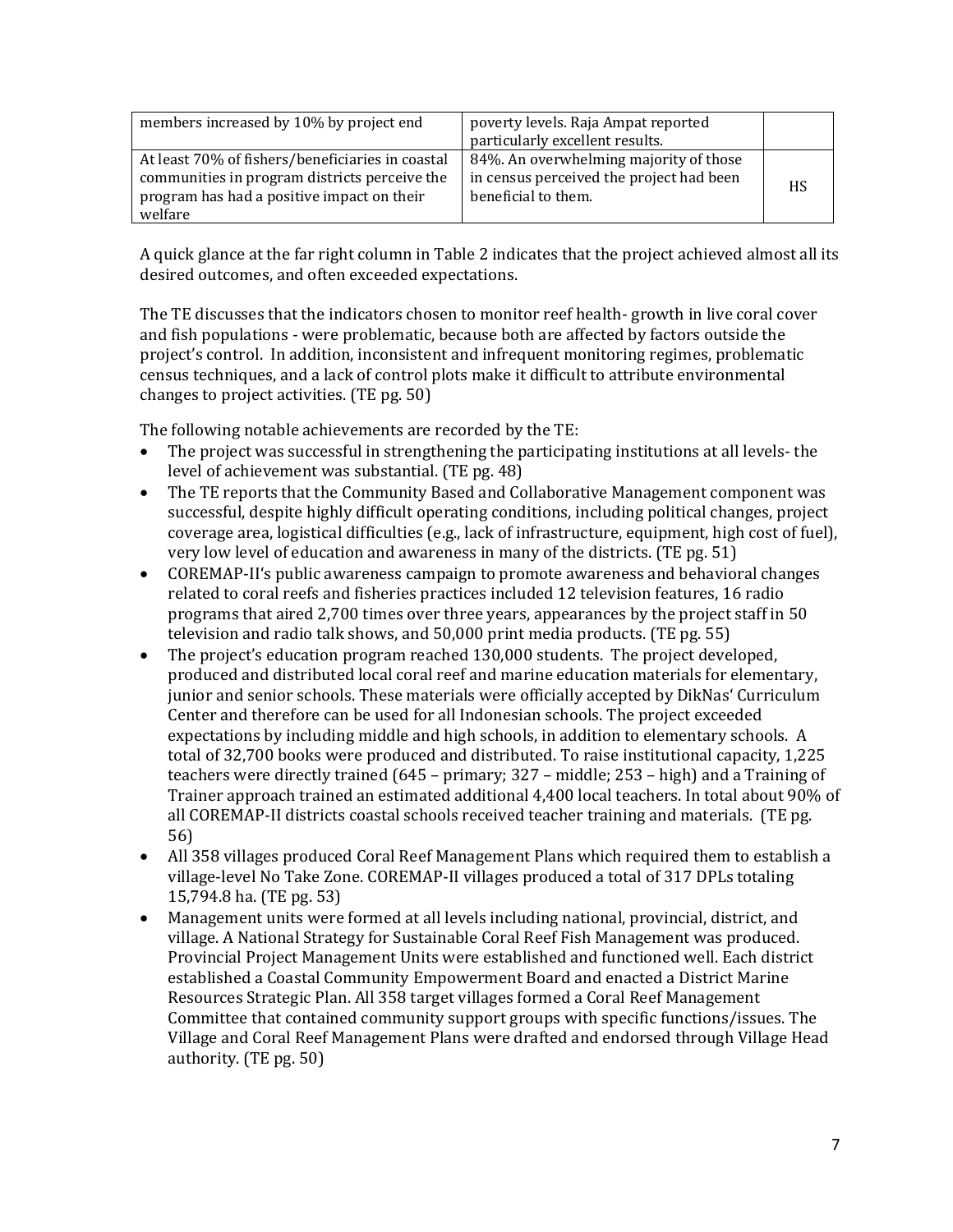- Monitoring Control and Surveillance program helped to reduce illegal/destructive fishing practices by about 60% from 2,200 infringements in 2005 to 880 infringements in 2010. Furthermore, follow-up legal activities led to 70% successful prosecution. (TE pg. 53)
- Project Management Units were quickly established and generally functioned well, and were able to effectively undertake project activities. The PMUs also benefited in later years as the local governments became more adept in early release of local budgets. (TE pg. 54)
- Each District fisheries service produced a Marine Resources Strategic Plan and provided coverage of +/- 300 No Take Zones and 12 district-level Marine Conservation Areas. (TE pg. 54)

The TE rates the achievement of management and empowerment indicators as satisfactory, biophysical indicators as moderately satisfactory, and socioeconomic and poverty indicators as satisfactory. (TE pg. 31-34, see Table 2). The project outcomes are commensurate with expected outcomes, and in many cases exceed expectations. The project had minor shortcomings, but in general was satisfactory.

| 4.3 Efficiency | Rating: Moderately Satisfactory |
|----------------|---------------------------------|
|----------------|---------------------------------|

The TE reports that the project's financial management performance is moderately satisfactory. (TE pg. 29) At project start, the submission of financial reports was delayed, there was slow progress in resolving the backlogged items, and the project was slow to respond to audit findings. This situation improved with the 2010 updated financial management manual and additional training to the village coral reef management committee and village micro saving and credit union.

The TE also reports that output data were closely correlated with the expenditures, and that the project was more cost effective than anticipated at appraisal, as shown by the higher rates of return in the economic, financial, and fiscal analysis. (TE pg. 28, 34)

The project was restructured in October 2009 and June 2010 to address issues that were delaying implementation progress and to improve the likelihood of fully achieving the project objectives. The causes of delayed disbursement and poor procurement included delays in allocation of the budget in order to co-finance certain project activities; weak procurement capacity among NCU staff owing to complicated Bank procurement policies, and delays in decentralized financial management accounting and reporting. Ultimately, the project end date was changed to December 2011, a \$3 million USD portion of the loan was cancelled and reallocated, some key performance indicators were modified after a review of the Mid-Term Review, and the total number of villages in which COREMAP II would be implemented was reduced from 416 to 357. (TE pg. 23-24)

In general, it seems that this project was cost-effective, but that there were implementation delays due to bureaucratic and administrative challenges. Due to moderate shortcomings, efficiency is rated as moderately satisfactory.

| 4.4 Sustainability<br>Rating: Moderately Likely |  |
|-------------------------------------------------|--|
|-------------------------------------------------|--|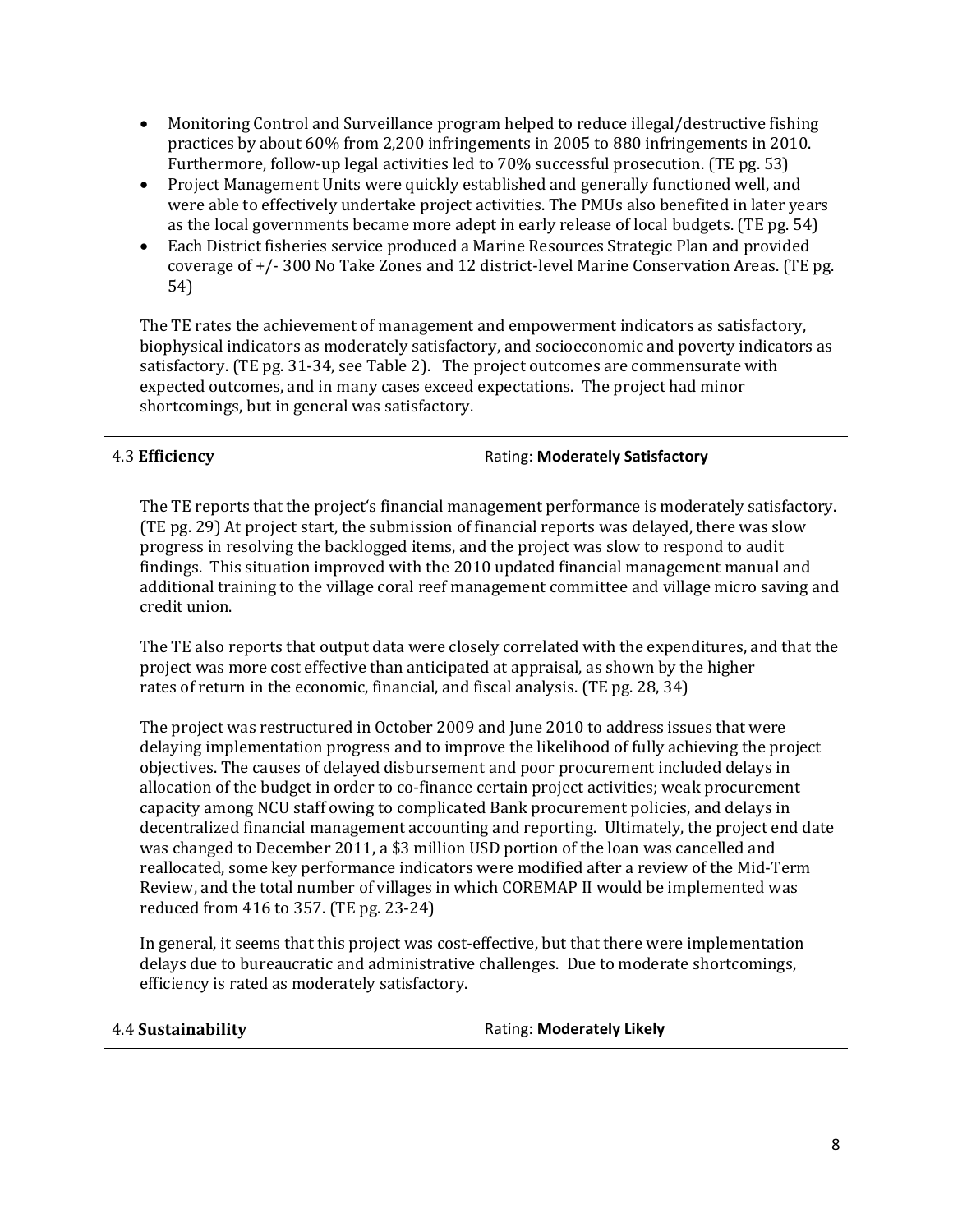As stated in the PD, the principle risks to the sustainability of project outcomes appear to be environmental (reef degradation outside the control of the project), institutional (maintenance of community institutions established by project), and financial (robust alternate income generating mechanisms that will alleviate fishing pressure). TE states that all these risks will be addressed in phase 3 of this project, and assesses the likelihood of continuation of project benefits after completion of project implementation as likely. This TER however assesses a lower rating to sustainability, reflective of the uncertainty posed by both environmental and institutional risks (see below).

Risks to sustainability of project outcomes are further assessed along the following four dimensions:

**Financial Risks –(Likely)** The TE reports that that the Indonesian government had, by project end, allocated budgets to keep a group of core staff from this project to continue to the third phase, and that the third phase of the project was being prepared as the Implementation Completion Report was being prepared. (TE pg. 29, 30) According to the TE, anecdotal evidence also shows that all seven districts have allocated budgets to maintain COREMAP II institutions and personnel as well as monitoring, facilitation and surveillance operations for 2012. (TE pg. 32) Thus it is very likely that the project's gains and progress will continue after project completion, as the third phase of this project begins. However, the TE reports that one of the two main sustainability risks to this project is the lack of alternate income generating activities among the target communities. (TE pg. 38)

**Socio-political Risks – (Likely)** The TE reports that there is strong governmental support for this project, and that the target communities have benefitted from, and thus have been supportive of, project activities.

**Environmental Risks- (Moderately Likely)** There is a risk of reef degradation from causes outside the control of the project.

**Institutional Risks – (Moderately Likely)** This Project is the second phase of a fifteen year program: the first phase was completed between 1998 and 2004, and the third phase is planned to continue the advances in this project. (PD pg. 13) There is strong support from the Government of Indonesia, the World Bank and the Global Environment Facility to continue this long tem program. The TE reports that one of the two main sustainability risks is the continuation of community institutions created by the project after project completion. (TE pg. 38)

.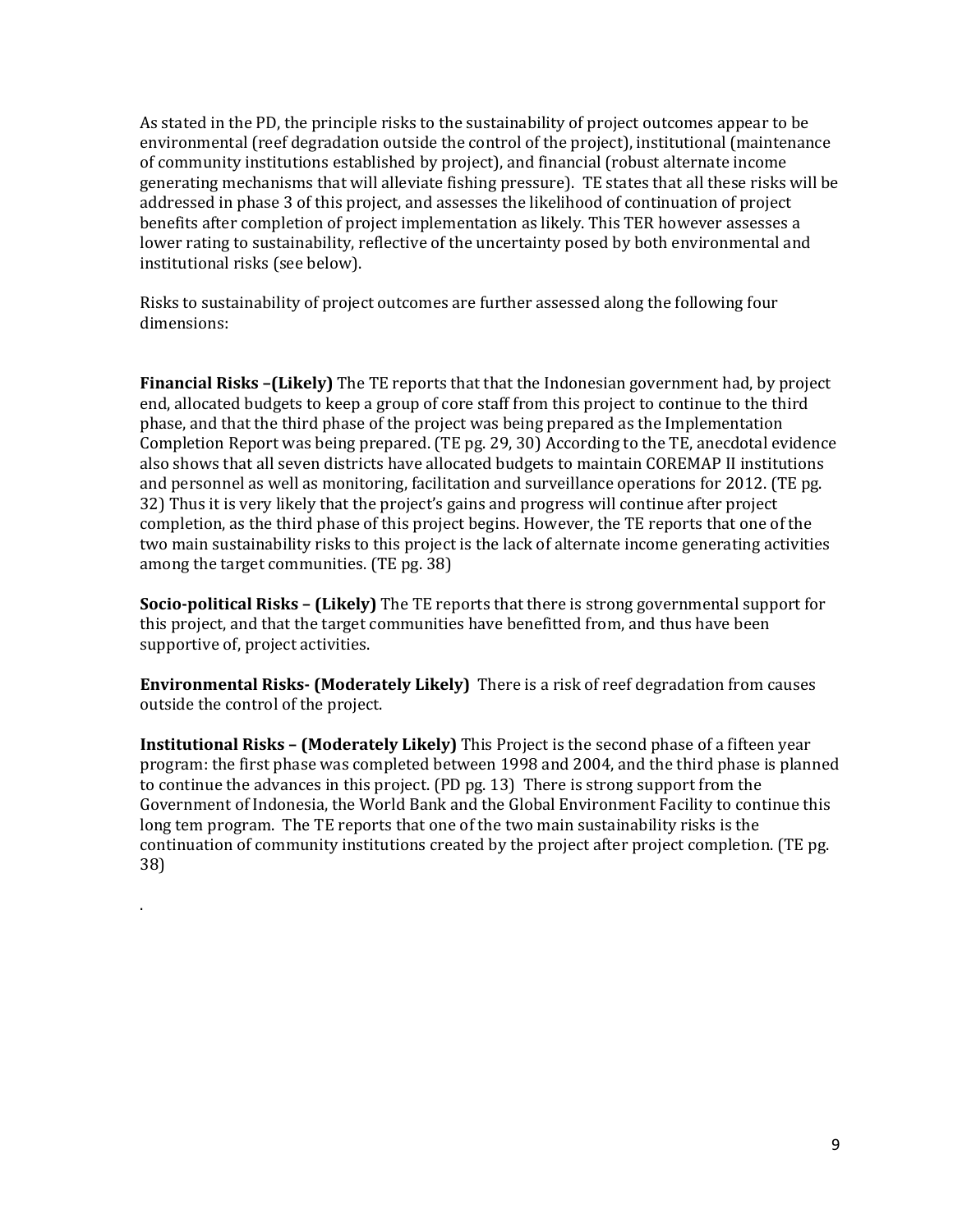#### **5. Processes and factors affecting attainment of project outcomes**

5.1 Co-financing. To what extent was the reported co-financing essential to the achievement of GEF objectives? If there was a difference in the level of expected co-financing and actual co-financing, then what were the reasons for it? Did the extent of materialization of co-financing affect project's outcomes and/or sustainability? If so, in what ways and through what causal linkages?

The TE does not discuss the importance of co-financing. However, from the total quantities, it seems that co-financing was very important. The project was composed of a \$7.5 million grant from the GEF, \$8.9 million co-financing from the country government, and approximately \$62.3 million loan from the World Bank. It seems that most of the funds expected for this project were provided, thus it is clear that, without co-financing, many of the components of this project would not have been possible.

5.2 Project extensions and/or delays. If there were delays in project implementation and completion, then what were the reasons for it? Did the delay affect the project's outcomes and/or sustainability? If so, in what ways and through what causal linkages?

This project was extended for two years, from an expected end date of 2009 to an actual end date of 2011. The project was restructured and extended in October 2009 and June 2010 to address issues that were delaying implementation and to improve the likelihood of fully achieving the project objectives. The causes of delayed disbursement and poor procurement included delays in allocation of the budget in order to co-finance certain project activities; weak procurement capacity among NCU staff owing to complicated Bank procurement policies, and delays in decentralized financial management accounting and reporting. Ultimately, the project end date was changed to December 2011, a \$3 million USD portion of the loan was cancelled and reallocated, and some key performance indicators were modified after a review of the Mid-Term Review. (TE pg. 23-24) But none of the key indicators were completely cancelled, and the project was mostly successful in achieving its outcomes.

The TE also reports that project implementation encountered early delays related to the central government's national budgeting process, a highly bureaucratic process that posed a challenge to timely disbursement and implementation. The Project also faced delays in implementation of social funds due to changing policy decisions on revolving funds. (TE pg. 41)

5.3 Country ownership. Assess the extent to which country ownership has affected project outcomes and sustainability? Describe the ways in which it affected outcomes and sustainability, highlighting the causal links:

Both the PD and the TE state that there was strong commitment from the Government of Indonesia for this project, both at the national and district levels. (PD pg. 13, TE pg. 25, 29) Country ownership has clearly contributed to successful outcomes, and also to the sustainability of project results.

#### **6. Assessment of project's Monitoring and Evaluation system**

Ratings are assessed on a six point scale: Highly Satisfactory=no shortcomings in this M&E component; Satisfactory=minor shortcomings in this M&E component; Moderately Satisfactory=moderate shortcomings in this M&E component; Moderately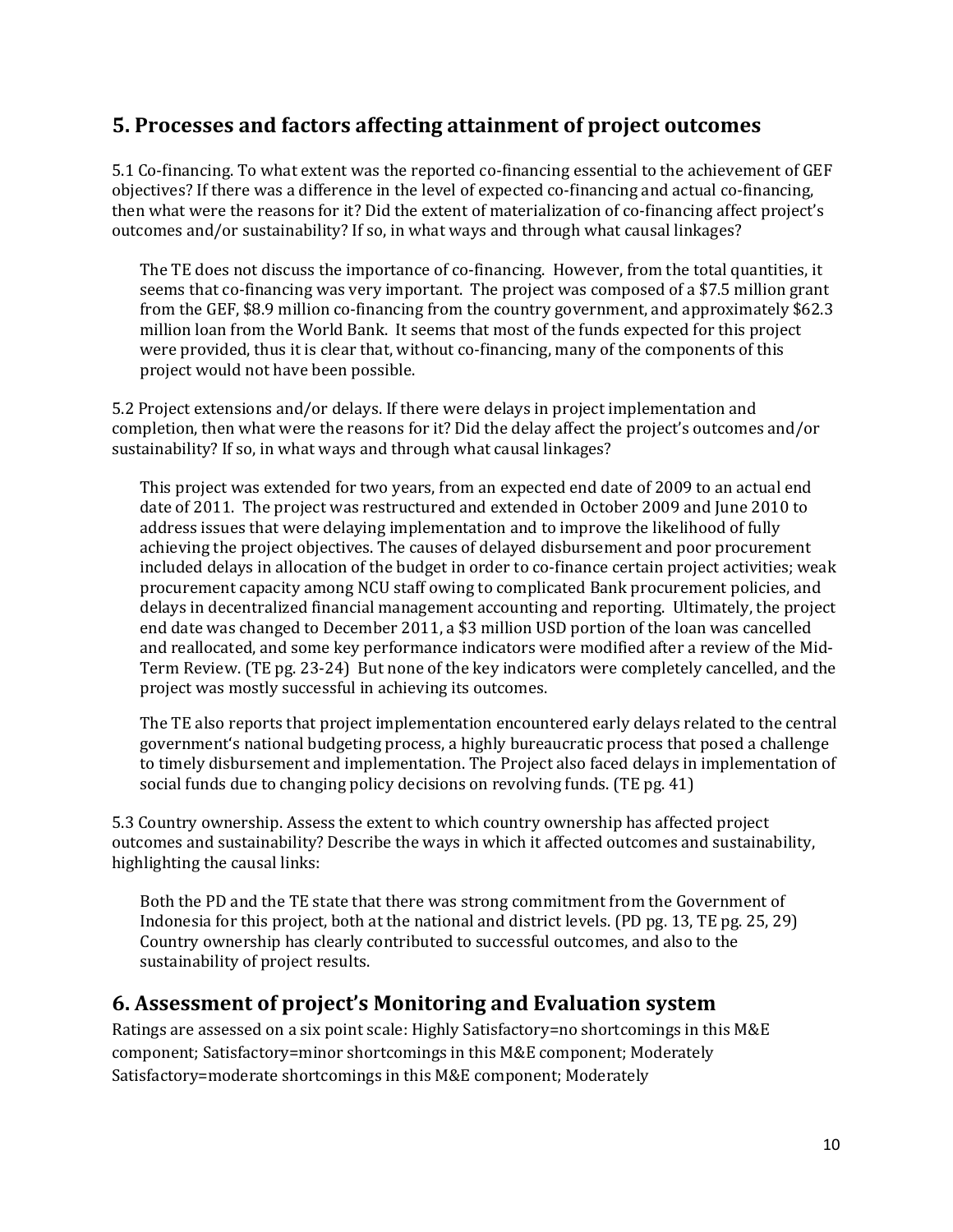Unsatisfactory=significant shortcomings in this M&E component; Unsatisfactory=major shortcomings in this M&E component; Highly Unsatisfactory=there were no project M&E systems.

Please justify ratings in the space below each box.

The Project Document provides specific indicators for each of the three major project components and subcomponents. (PD pg. 17, 47-49) It also specifies where the data with which to join these results will come from: for the management and empowerment component, a monitoring and evaluation sub-component would empower the National Coordination Unit and the Program Management Units in each target area to evaluate management effectiveness; for the biophysical component, the project would fund district reef health monitoring teams; and for the socioeconomic and poverty component, data would come from household surveys and the national census. (PD pg. 24) The Project Document includes baseline measurements, SMART goals, data analysis systems, frequency of monitoring activities and reporting, and specifies the parties responsible for data collection.

It should be noted that the TE reports that the set of indicators for the second project component are not scientifically robust enough to determine whether the changes in coral growth and fish population can be attributed to the project, and thus do not allow a sound validation of achievement of project objectives. It also noted that the project's Management Information System was Excel based, which resulted in inconsistency of the form and data and unnecessary data clearing. (TE pg. 27)

It seems the M&E plan at entry was practicable, and sufficient to inform project implementation. Thus it is rated satisfactory.

| 6.2 M&E Implementation | Rating: Satisfactory |
|------------------------|----------------------|
|------------------------|----------------------|

The TE reports that the seven key performance indicators (see Table 2 on page 6-7 of this Form) were monitored separately by the project's National Coordinating Unit, and by the Indonesian Institute of Sciences (one of the project's executing agencies). Each program implementation unit had an M&E officer responsible for gathering and compiling data to be sent to the National Coordinating Unit, and the NCU then compiled the data and prepared progress reports for the Indonesian government and the World Bank. However, the TE reports that the majority of program implementation units failed to submit forms in time, and that the NCU could not consolidate the data due to data inconsistency. (TE pg. 27)

In response to these shortcomings, the project reformed the M&E system in 2011, and greatly improved the quality and utility of the M&E system, allowing data queries and easy comparisons of outputs and performance across geographic areas as well as within a given district, down to the Village level. (TE pg. 28) According to the TE, the improvements to the M&E system allow the ability to correlate behavior change with management interventions, and thus will enable future interventions to be targeted where they are needed most. (TE pg. 28)

M&E implementation, data collection methods, and key performance indicators were regularly reviewed during the Bank's supervision missions, which contributed to improvements in the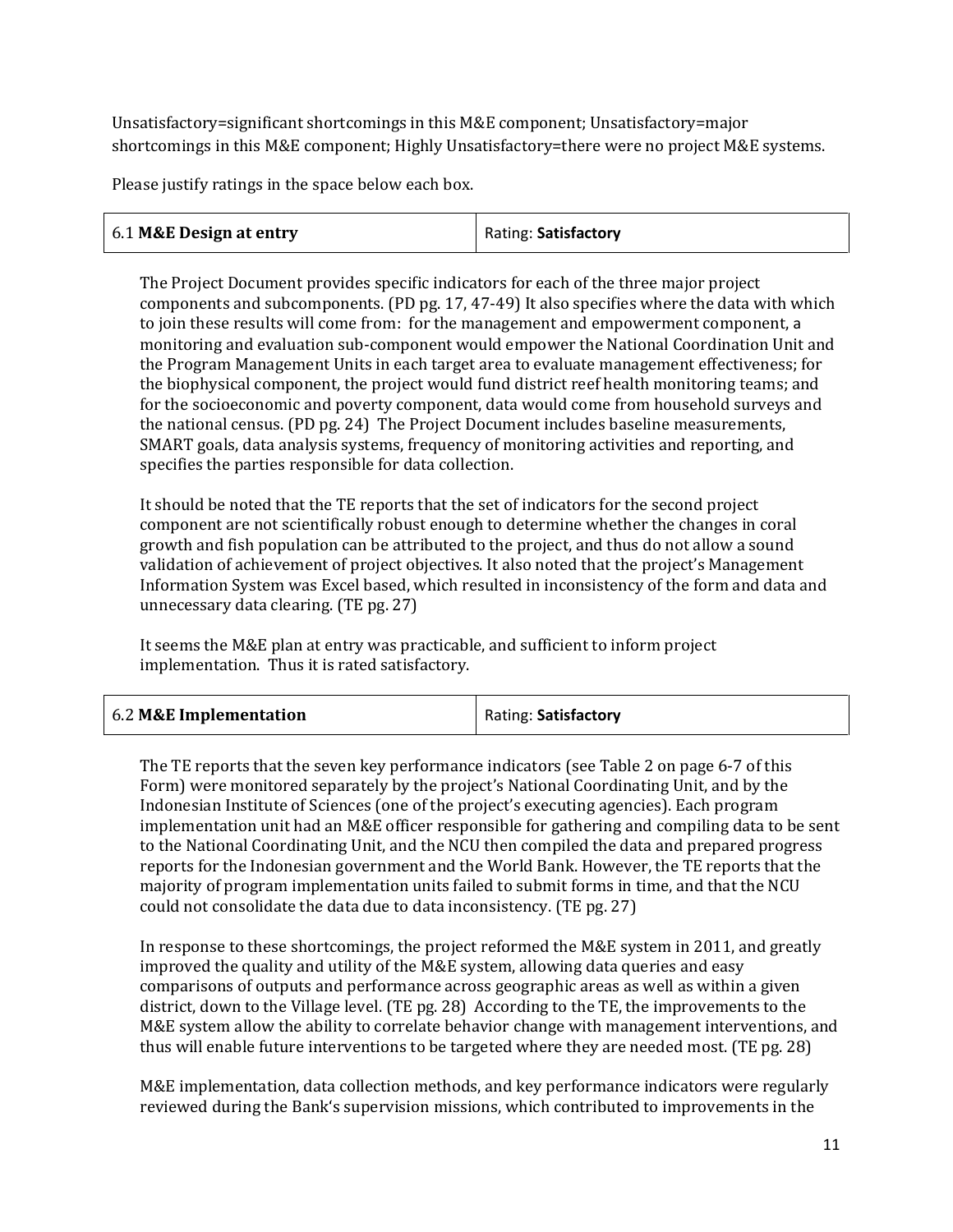M&E arrangements, M&E capacity and performance, and eventually informed the project restructuring. (TE pg. 28) The mid-term review provided good recommendations which contributed to the restructuring proposal and improvements in project performance. (TE pg. 26)

The TE also reports that a Monitoring & Evaluation (M&E) Feedback Unit was established in 2007 to monitor implementation progress and other national level reports. The unit developed a manual and monitoring tool, and trained regional coordination units and program management. (TE pg. 49)

The TE attributes the project's M&E implementation success to: (i) proactive attitudes among project implementers to deal with issues; (ii) strong ownership among local stakeholders; (iii) the hiring of an Executive Advisor to handle day to day operations; (i) the constant information dissemination through public awareness campaigns and educational programs. (TE pg. 26)

The TE concludes that Phase III will benefit from improved monitoring and evaluation with adequate controls. (TE pg. 30) Therefore, M&E Implementation is rated satisfactory.

#### **7. Assessment of project implementation and execution**

Quality of Implementation includes the quality of project design, as well as the quality of supervision and assistance provided by implementing agency(s) to execution agencies throughout project implementation. Quality of Execution covers the effectiveness of the executing agency(s) in performing its roles and responsibilities. In both instances, the focus is upon factors that are largely within the control of the respective implementing and executing agency(s). A six point rating scale is used (Highly Satisfactory to Highly Unsatisfactory), or Unable to Assess.

Please justify ratings in the space below each box.

| Rating: Moderately Satisfactory |
|---------------------------------|
|                                 |

The implementing agency of this project was the World Bank (WB). The TE rates the WB's performance as moderately satisfactory, based on a moderately unsatisfactory performance at entry, and a moderately satisfactory performance in supervision during project implementation. (TE pg. 39-41) The TER reviewer concurs with this rating.

The TE reports that shortcomings in the identification of risks related to complexity of the project and the implementing environment led to a 2.5 year delay in the start of the project. The TE attributes this delay to four project implementation weaknesses: (1) the inability of the WB and the Indonesian government to agree on the conditions of the loan caused a 2 year start delay; (2) the poor design of the initial performance indicators; (3) the WB underestimated the complexity of the Indonesian administrative and financial system at both the central and district levels, which caused further delays in project implementation; (4) the WB had unrealistically high expectations regarding the impact of the alternate income generating project components on the economic and social welfare of communities. (TE pg. 39)

The Bank's supervision and missions were generally proactive, providing technical assistance and advice. Two full supervision missions per year were held regularly from the start of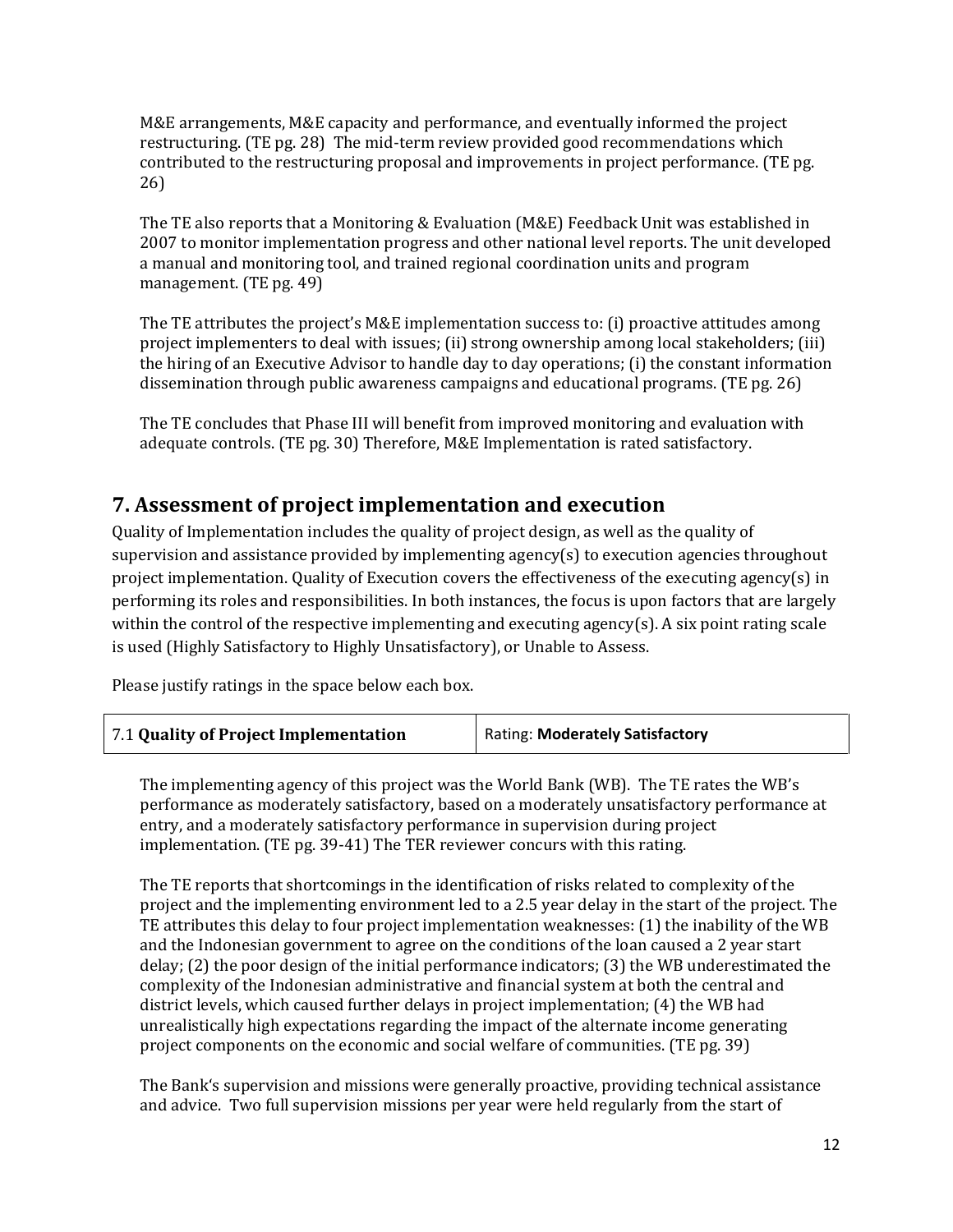restructuring until the project ended. Comprehensive Aide Memoires were prepared and fully vetted with government to document project status, flag issues and agree on time-bound action plans. The mid-term review was extensive and provided a sound basis for project restructuring that was ultimately instrumental in "turning around a project that was at risk of closing in problem status". The presence of a dedicated WB management team in Indonesia had direct effects on the quality of supervision and led to improvements in project implementation postrestructuring. The TE lists multiple examples of WB support to the project, including trainings, document and data reviews, advice, and some direct implementation. (TE pg. 40) The TE concludes that the WB helped the Indonesian government establish a successful model for decentralized co-management of coral reef resources involving local government and coastal communities that will be institutionalized in the third and final phase of COREMAP.

The executing agency is the recently established Ministry of Marine Affairs and Fisheries (MMAF). (PD pg. 21) However, the Project Document outlined tasks to be shared by various institutions. Research and Education activities would be coordinated by the Indonesian Institute for Sciences (LIPI), and program activities within national marine parks would be implemented through the park authorities under the jurisdiction of the Directorate General of Forest Protection and Nature Conservation (PHKA), within the Ministry of Forestry. (PD pg. 14) A National Steering Committee (NSC), National Technical Committee (NTC) and National Coordination Unit (NCU) provide oversight, technical advice and national coordination support to COREMAP Phase II, respectively, and report to the MMAF Minister through the Director General of Coasts and Small Islands. Each of the six target districts would have a Coastal Community Empowerment Board that would provide oversight, conflict resolution, and review and endorsement of annual implementation plans.

The TE reports that MMAF and LIPI both succeeded in overcoming early implementation delays due to budget and disbursement issues, although data collection for certain indicators remained a problem, limiting interpretation of results. PHKA was less able to fulfill the activities assigned to it, in large part due to budget coordination issues which prevented the timely allocation of counterpart funds for the disbursement of GEF grant funds—and the implementation of certain activities within the agreed time frame. (TE pg. 42) The TE reports that lack of familiarity with the World Bank's administrative and procurement procedures by executing agencies contributed to project delays. (TE pg. 26)

Ultimately, the execution of the project was delayed to the point of requiring a two year extension. However, there were significant implementation challenges, both under and out of the control of the project management. The TE concludes that, although many aspects of the executing agencies' performance were less than fully satisfactory, the agencies succeeded in executing the project in a decentralized and coordinated manner, and achieving the development objectives despite the complex and multilayered implementation challenges of the Project. (TE pg. 42) Therefore, project execution is rated moderately satisfactory.

#### **8. Assessment of Project Impacts**

*Note - In instances where information on any impact related topic is not provided in the terminal evaluations, the reviewer should indicate in the relevant sections below that this is indeed the case and identify the information gaps. When providing information on topics*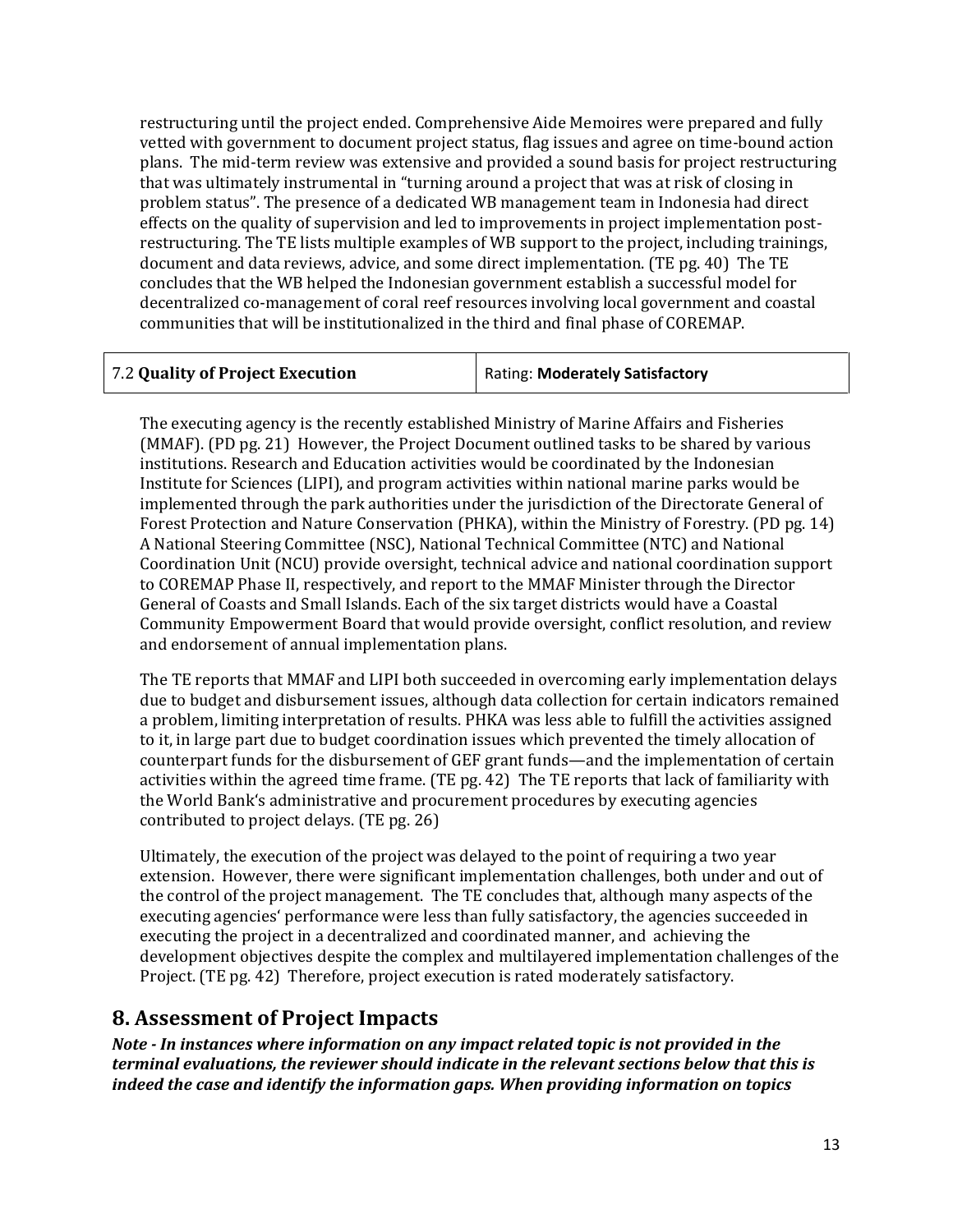#### *related to impact, please cite the page number of the terminal evaluation from where the information is sourced.*

**8.1 Environmental Change.** Describe the changes in environmental stress and environmental status that occurred by the end of the project. Include both quantitative and qualitative changes documented, sources of information for these changes, and how project activities contributed to or hindered these changes. Also include how contextual factors have contributed to or hindered these changes.

The TE reports a positive change in environmental stress and environmental status. There was positive coral cover growth in six of the seven project target districts. Reef fish populations showed an increase in two of the seven districts. (TE pg. 49) The Monitoring Control and Surveillance Program helped to reduce illegal and destructive fishing practices by about 60%, from 2,200 infringements in 2005 to 880 infringements in 2010. (TE pg. 53)

**8.2 Socioeconomic change.** Describe any changes in human well-being (income, education, health, community relationships, etc.) that occurred by the end of the project. Include both quantitative and qualitative changes documented, sources of information for these changes, and how project activities contributed to or hindered these changes. Also include how contextual factors have contributed to or hindered these changes.

There were positive changes in human well=being as a result of project activities, but their sustainability after project end is uncertain. The project's alternate income generating components provided supplemental income, but they were not sufficient to provide an opportunity to exit the fisheries sector altogether. For a few of these activities, such as seaweed culture, the Financial Internal Rates of Return were up to three times the appraisal estimates. These high rates enabled fishermen in some communities to shift from capture fishing as the major source of income to more profitable but also more risky seaweed culture activities. (TE pg. 35)

The TE reported that household income of project beneficiary groups increased by 34% across the seven districts, 80% in the Raja Ampat district. Household income increase was greater in project target villages as compared to other villages within target districts. Household income improved by 21% in beneficiary groups. A large majority (85%) of community members in target villages, as evidenced by these survey results, felt that the project had positive impacts on their welfare. (TE pg. 50)

All 358 villages participated in the community micro saving credit union activities, including: seaweed and fish cage culture; fish capture; baking goods; and other small business operations. About half of the borrowers were women, exceeding the project target of 30% women involvement. (TE pg. 53)

**8.3 Capacity and governance changes.** Describe notable changes in capacities and governance that can lead to large-scale action (both mass and legislative) bringing about positive environmental change. "Capacities" include awareness, knowledge, skills, infrastructure, and environmental monitoring systems, among others. "Governance" refers to decision-making processes, structures and systems, including access to and use of information, and thus would include laws, administrative bodies, trust-building and conflict resolution processes, informationsharing systems, etc. Indicate how project activities contributed to/ hindered these changes, as well as how contextual factors have influenced these changes.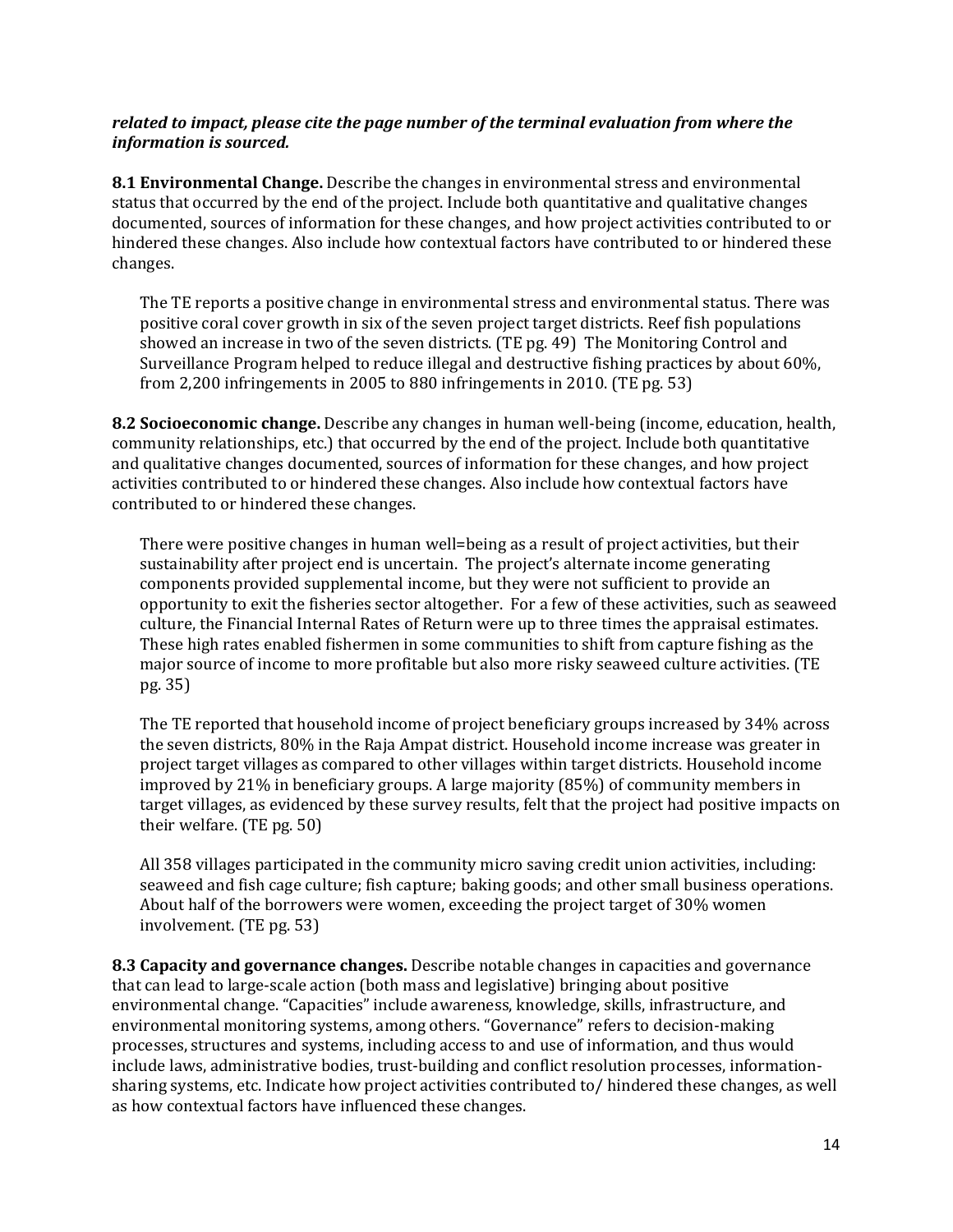**a) Capacities -** The TE reports the following changes in capacities:

- A large number of community members were trained in reef monitoring methods– 192 and 101 people in CREEL and PIT methods. (TE pg. 50)
- In addition to monitoring coral reef data, the project collected socio-economic data to better gauge project interventions on enhanced community welfare of coastal communities in target districts. Baseline surveys were carried out in 2006, and subsequent surveys were carried out in 2008 and 2011 in a total of 1,605 households across seven districts. (TE pg. 50)
- Field teams including Senior Extension and Training Officers (SETO), Community Facilitators (CF), and Village Motivators (VM) were recruited and trained at district-level workshops. Overall, the project employed 662 field staff. Self Learning Packs' in CD and book formats were used as a key training tool. (TE pg. 52)
- A communication network was established in about 90% of target communities. FM radio stations were established in Pangkep, Wakatobi and Selayar, while the other districts had collaborative program with existing radio stations. (TE pg. 52)
- The project succeeded in increasing the level of awareness concerning coastal and marinerelated natural resource management and setting in motion community-based actions to strengthen community-based coral reef management. (TE pg. 53)
- Coastal Community Empowerment Boards played an effective role in promoting greater awareness and coordination among stakeholders such fishers, police, navy, women's groups and NGOs. (TE pg. 54)
- Through the project, the Directorate General of Forest Protection and Nature Conservation at the Ministry of Forestry conducted MPA training at the central and regional offices, and form National Park Collaborative Forums. These contributed to participatory park zoning, their involvement in Coastal Community Empowerment Boards, collaborative management workshops with communities, socialization of park programs, and production of awareness material. (TE pg. 55)
- To raise institutional capacity, 1,225 teachers were directly trained (645 primary; 327 middle; 253 – high) and a Training of Trainer approach trained an estimated additional 4,400 local teachers. (TE pg. 56)

**b) Governance -** The TE reports the following changes in governance:

- All 358 villages produced Coral Reef Management Plans which required them to establish a village-level No Take Zone. COREMAP-II villages produced a total of 317 DPLs totaling 15,794.8 ha. (TE pg. 53)
- Management units were formed at all levels including national, provincial, district, and village. A National Strategy for Sustainable Coral Reef Fish Management was produced. Provincial Project Management Units were established and functioned well. Each district established a Coastal Community Empowerment Board and enacted a District Marine Resources Strategic Plan. All 358 target villages formed a Coral Reef Management Committee that contained community support groups with specific functions/issues. The Village and Coral Reef Management Plans were drafted and endorsed through Village Head authority. (TE pg. 50)
- Monitoring Control and Surveillance program helped to reduce illegal/destructive fishing practices by about 60% from 2,200 infringements in 2005 to 880 infringements in 2010. Furthermore, follow-up legal activities led to 70% successful prosecution. (TE pg. 53)
- Project Management Units were quickly established and generally functioned well, and were able to effectively undertake project activities. The PMUs also benefited in later years as the local governments became more adept in early release of local budgets. (TE pg. 54)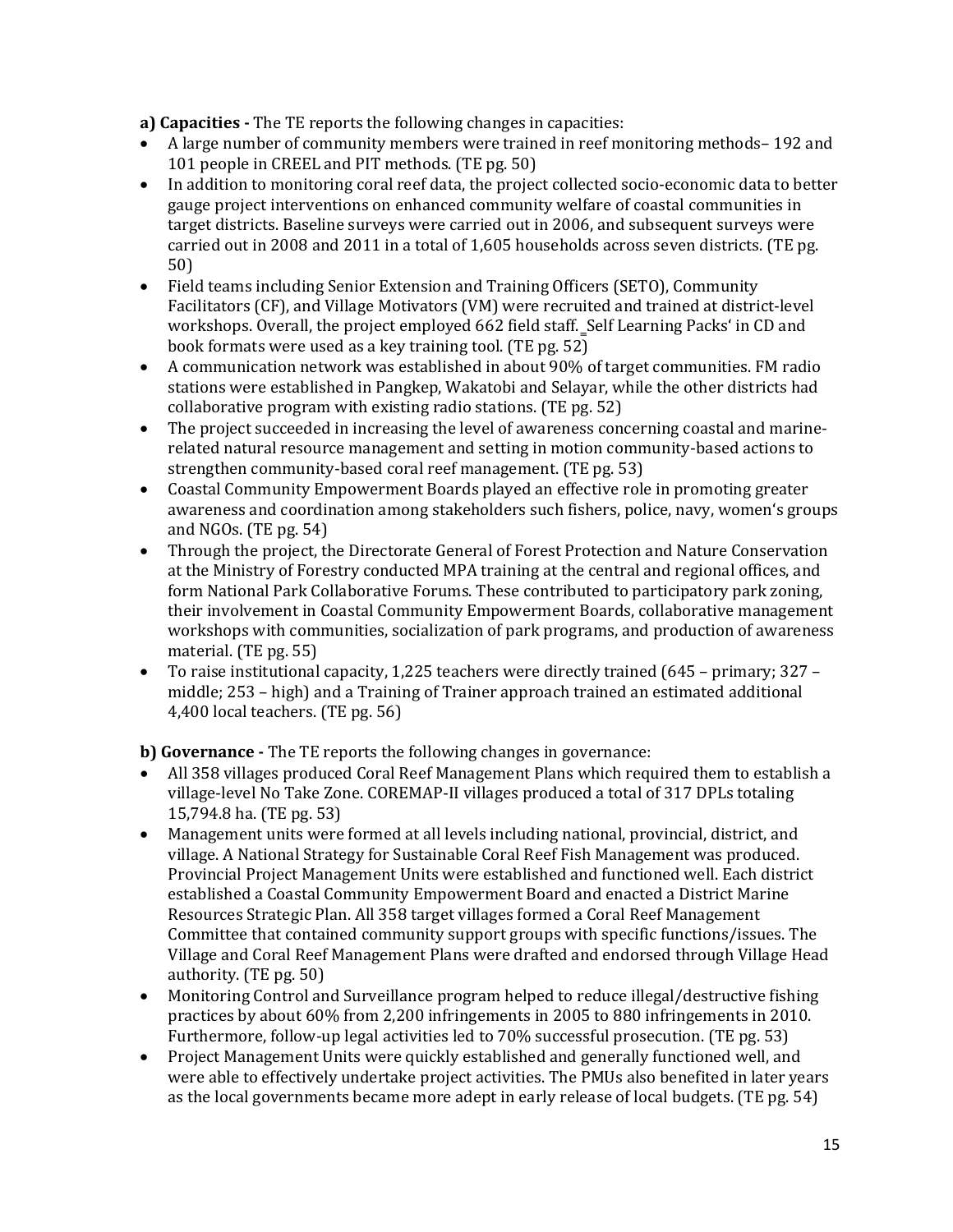• Each District fisheries service produced a Marine Resources Strategic Plan and provided coverage of +/- 300 No Take Zones and 12 district-level Marine Conservation Areas. (TE pg. 54)

**8.4 Unintended impacts.** Describe any impacts not targeted by the project, whether positive or negative, affecting either ecological or social aspects. Indicate the factors that contributed to these unintended impacts occurring.

The TE does not report any unintended impacts.

**8.5 Adoption of GEF initiatives at scale**. Identify any initiatives (e.g. technologies, approaches, financing instruments, implementing bodies, legal frameworks, information systems) that have been mainstreamed, replicated and/or scaled up by government and other stakeholders by project end. Include the extent to which this broader adoption has taken place, e.g. if plans and resources have been established but no actual adoption has taken place, or if market change and large-scale environmental benefits have begun to occur. Indicate how project activities and other contextual factors contributed to these taking place. If broader adoption has not taken place as expected, indicate which factors (both project-related and contextual) have hindered this from happening.

The TE reports the following evidence of adoption of GEF initiatives at scale:

- The project succeeded in increasing the level of awareness concerning coastal and marinerelated natural resource management and setting in motion community-based actions to strengthen community-based coral reef management. (TE pg. 53) **Mainstreaming, Adopted**
- Each District fisheries service produced a Marine Resources Strategic Plan and provided coverage of +/- 300 No Take Zones and 12 district-level Marine Conservation Areas. (TE pg. 54) **Mainstreaming, Adopted**
- The project was able to establish decentralized and legally codified coral reef comanagement systems, including the establishment of community-implemented Marine Protected Areas (No-Take Zones) in all 7 project districts. **Mainstreaming, Adopted**

This project was successful in achieving most of its goals within the target districts. But there is little evidence of project components being replicated or scaled up beyond the project's target sites.

#### **9. Lessons and recommendations**

9.1 Briefly describe the key lessons, good practices, or approaches mentioned in the terminal evaluation report that could have application for other GEF projects.

The TE lists the following lessons learned (TE pg. 43-44):<br>• Due to the lack of controls set up at the outset of the p

• Due to the lack of controls set up at the outset of the project and inconsistencies in data collection, the monitoring data on two performance indicators were of limited use in assessing the project's contribution to the changes observed. Assessment of changes in coral reef health would have been enhanced if a related process indicator was also measured, allowing a fuller and more accurate picture of likely future outcomes. CREEL can be a useful tool for examining livelihoods aspects of fishermen, and for engaging local fishermen in dialogue about fisheries and their own livelihoods.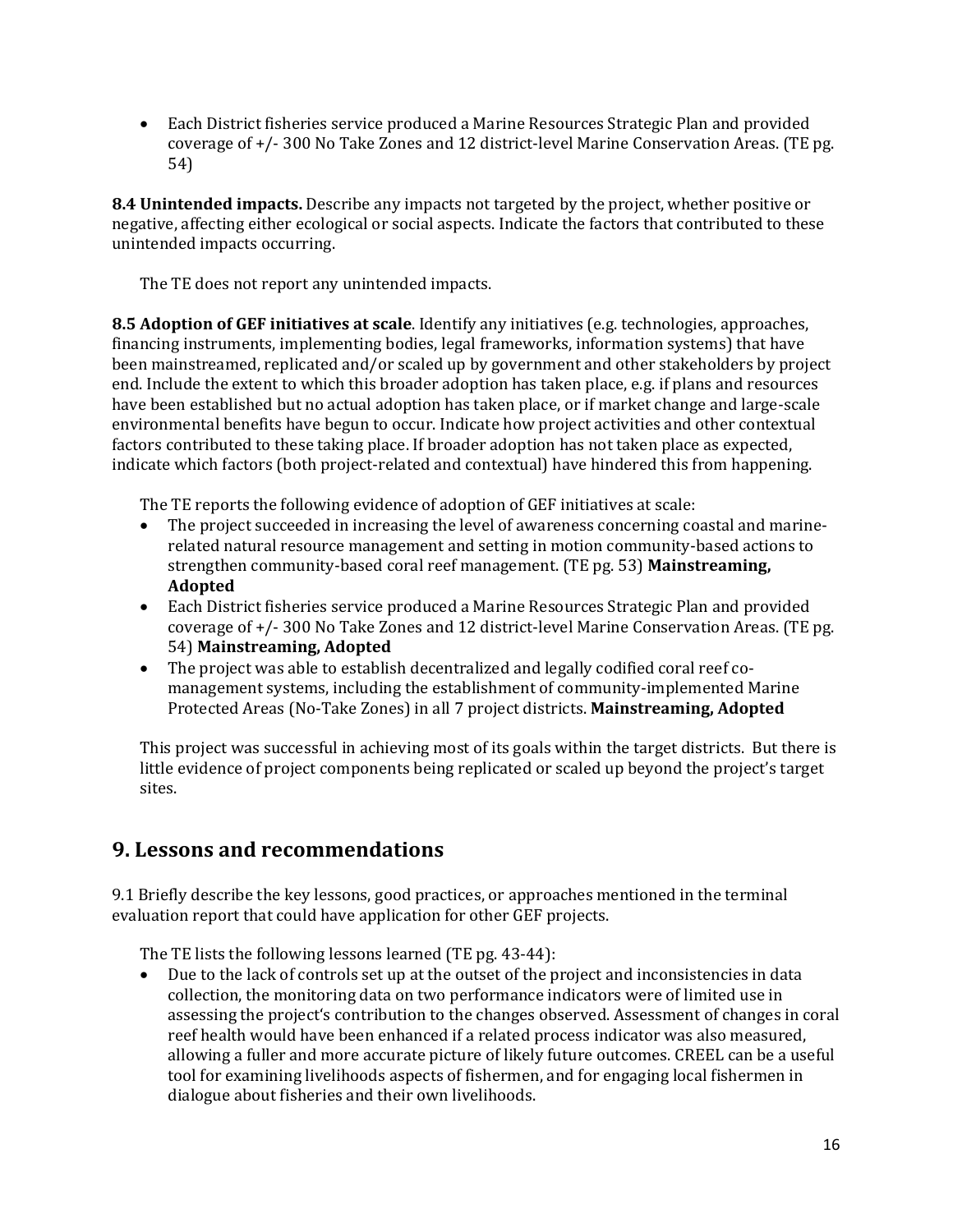- The project was able to instill a strong sense of ownership in local governments and stakeholders, particularly local communities. This contributed to strong engagement during project implementation, and after project completion.
- Decentralized collaborative management requires: support to organizational structures, reinforcing of institutional arrangements at all levels of government, and strong ownership by local stakeholders
- COREMAP-II's comprehensive approach using awareness, training, education, economic and social welfare, research and monitoring, and proactive management led to its success in accomplishing the objectives. If any one of these areas had been ignored, the project may not have had the degree of success in accomplishing a strong decentralized and communitybased collaborative management, although it imposes a big challenge for all implementers.
- Alternate Income Generating activities must be accompanied with adequate technical and financial support. COREMAP-II livelihood support helped to increase supplemental incomes, but not for substantial AGIs. Any AGI activities have to incorporate technical assistance programs and well designed financial support systems.
- The project was ambitious in its design to cover more than 457,222 ha of marine areas in the remotest parts of Indonesia, include 416 villages in its original design, institutionalize collaborative management practices in villages that have limited infrastructure and education capacity, operationalize routine communication and management activities where weather conditions and geographic isolation pose severe logistical problems. Future efforts should be focused on: 1) raising awareness at the broadest level possible to reach as many villages as possible; but 2) developing a basic COREMAP model for extension to other coastal communities across districts in Indonesia that is easy to execute and scalable.
- Streamlining Government and Bank financial administrative and disbursement system is absolutely critical for project success/failure. Although this project succeeded in spite of the central government's rigid, complex, and cumbersome financial and administrative system, delays and disproportionate attention and effort by the project team toward administration led to frustration and mistrust by local stakeholders.
- Awareness raising and education can be a low-risk, cost effective way to strengthen support and ownership of project objectives and improve outcomes. The realization by community members of the connection between coral reef health and human welfare is a revelatory event. The fact that the project was able to carry this forward in an exponential manner was a major success. The Sea Partnership component was also a strong success resulting in massive numbers of university studies and degrees focused on coral and marine science, leading to a cadre of knowledgeable scientists that can increase the capacity to sustainably manage and monitor Indonesia's seascape and its resources.
- Revolving funds may not be the best mechanism to channel needed financing for livelihood transformation. Although intensive efforts to train and socialize community members in the concept of revolving loan funds, there was misunderstanding and misuse of the funds in some cases, and poor overall rate of repayment (60%). Globally, revolving funds have had limited success, and their sustainability is being revisited. Future efforts toward poverty alleviation through grant funds and credit must be designed in a way in which there is greater ownership and accountability by community members and adequate technical assistance to optimize use of these funds.
- 9.2 Briefly describe the recommendations given in the terminal evaluation.

The TE lists the following recommendations (TE pg. 43-44):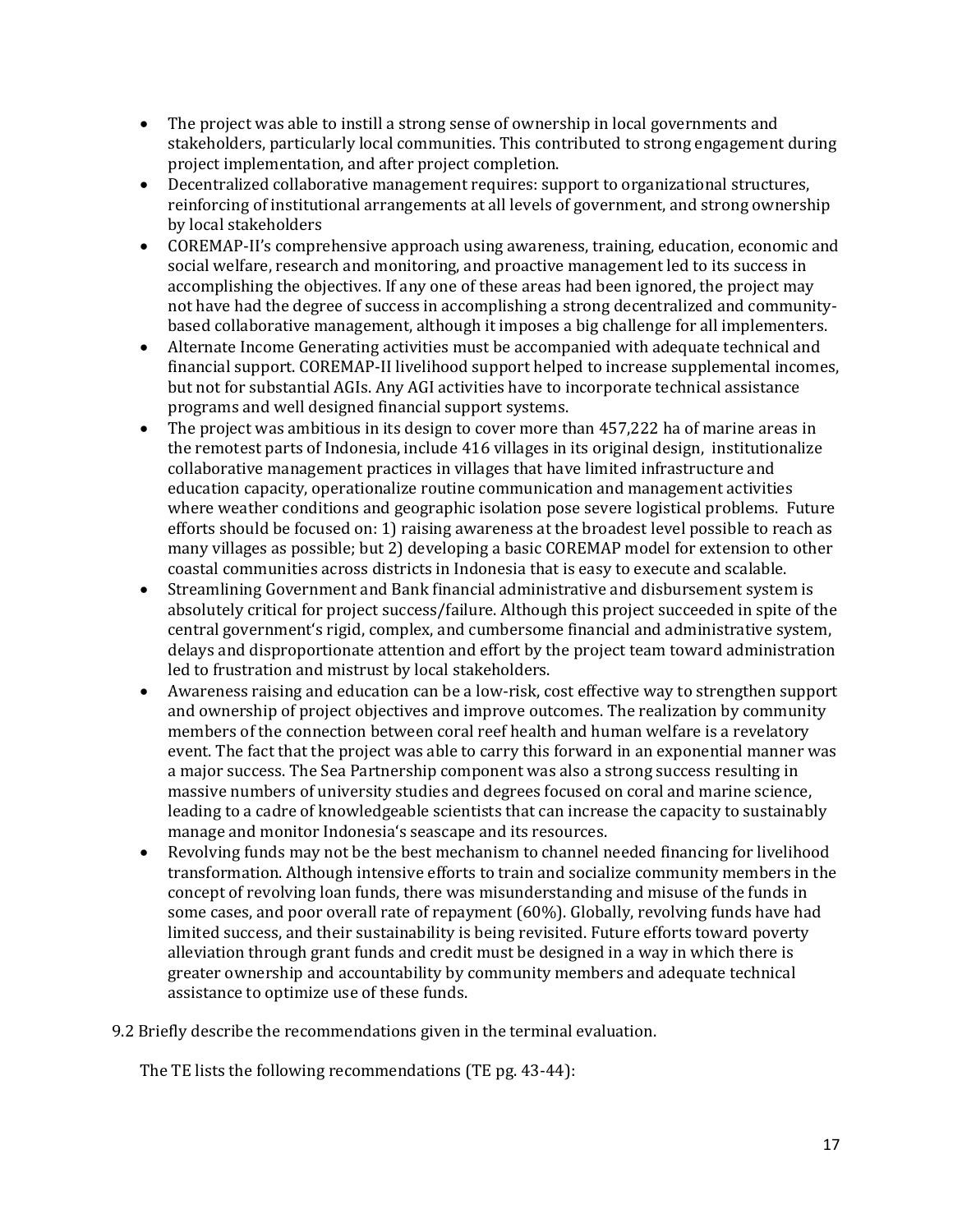- The Performance Indicators selected should accurately reflect project objectives and should be measurable, and M&E methods should allow for continuous feedback on project performance and discrimination of project effects.
- Alternate Income Generating activities must be accompanied with adequate technical and financial support. COREMAP-II livelihood support helped to increase supplemental incomes, but not for substantial AGIs. Any AGI activities have to incorporate technical assistance programs and well designed financial support systems.
- Project design must realistically incorporate logistical, financial, and capacity factors that may present challenges in the field.